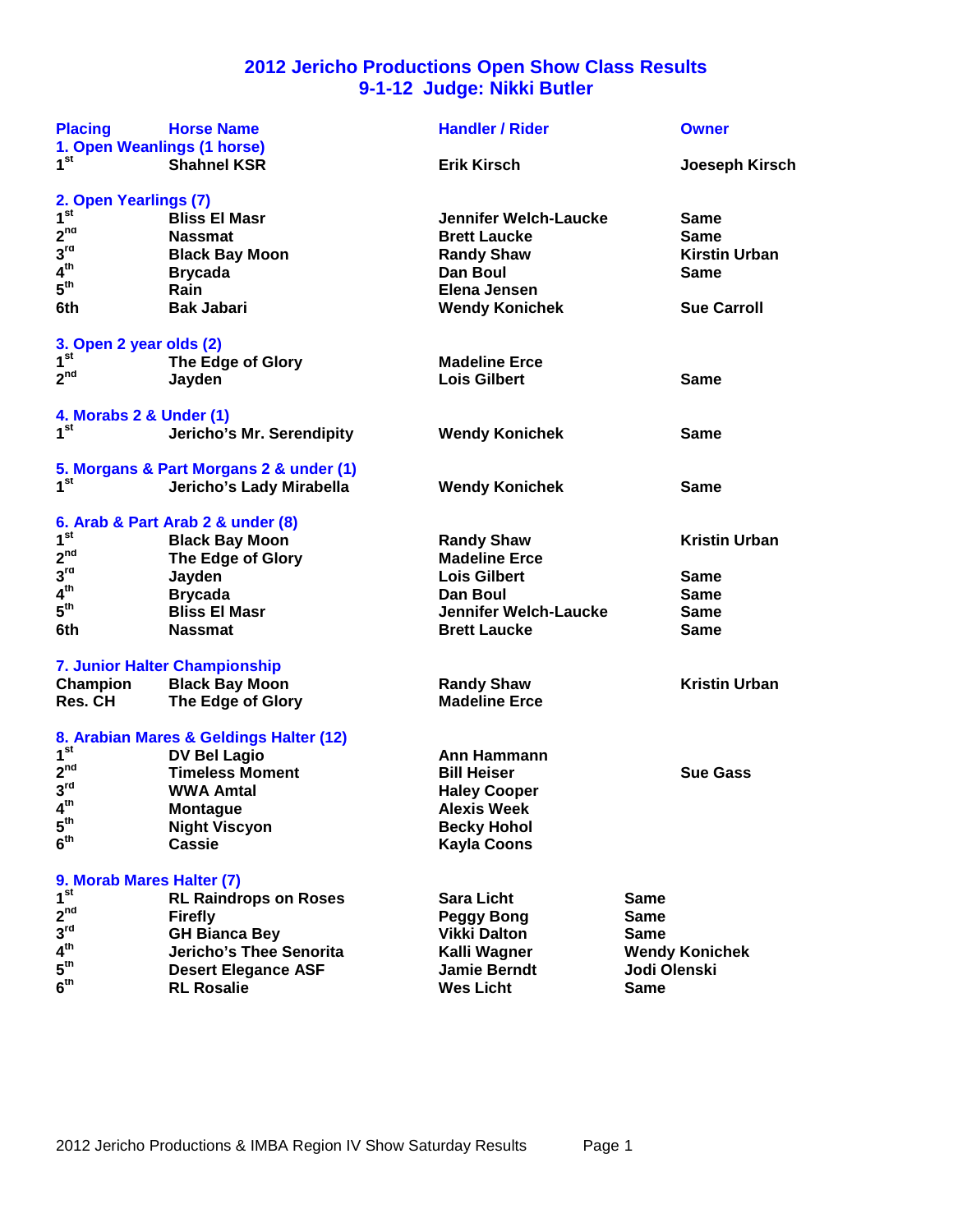| 10. 1/2 & Part Arabian (8)                    |                                                      |                            |                                 |
|-----------------------------------------------|------------------------------------------------------|----------------------------|---------------------------------|
| 1 <sup>st</sup>                               |                                                      | <b>Sara Licht</b>          | Same                            |
| $2^{nd}$                                      | <b>RL Raindrops on Roses</b>                         |                            |                                 |
| 3 <sup>rd</sup>                               | <b>SW Abednego</b>                                   | <b>Brian Hunt</b>          | <b>Gail Rentmeester</b>         |
| 4 <sup>th</sup>                               | <b>Firefly</b>                                       | <b>Peggy Bong</b>          | <b>Same</b>                     |
| 5 <sup>th</sup>                               | <b>GH Bianca Bey</b>                                 | <b>Vikki Dalton</b>        | <b>Same</b>                     |
|                                               | Don't Call Me Your Baby                              | <b>Alyssa Mohr</b>         |                                 |
| 6 <sup>th</sup>                               | <b>Eliens Jeweled Moon</b>                           | <b>Danielle Marshall</b>   |                                 |
|                                               |                                                      |                            |                                 |
| 11. Morab Geldings (41)<br>1 <sup>st</sup>    | <b>SW Abednego</b>                                   | <b>Gail Rentmeester</b>    | Same                            |
| $2^{nd}$                                      | <b>Riley's Irish Luck</b>                            |                            |                                 |
| 3 <sup>rd</sup>                               |                                                      | <b>Lynn Beckford</b>       | <b>Same</b>                     |
|                                               | Jericho's Thee Senor                                 | <b>Jeanine Schollmeyer</b> | <b>Same</b>                     |
| 4th                                           | Jericho's Mr. Serendipity                            | <b>Jamie Berndt</b>        | <b>Wendy Konichek</b>           |
| 12. Arabian Stallions (5)                     |                                                      |                            |                                 |
| 1st                                           | A Bit of Flash                                       | <b>Roger Odegard</b>       | <b>Kritin Urban</b>             |
| 2nd                                           | Excada                                               | Dan Buol                   | <b>Same</b>                     |
| 3rd                                           | <b>DV Veritas</b>                                    | <b>Randy Shaw</b>          | Same                            |
| 4 <sup>th</sup>                               | <b>SAA Snort n Blow</b>                              | <b>Kim Conrad</b>          | Same                            |
| 5th                                           | <b>Nakhda Karim Shah</b>                             | <b>Wendy Konichek</b>      | <b>M. Kent Mayfield</b>         |
|                                               |                                                      |                            |                                 |
|                                               | 13. Paint, Pinto, Appaloosa (2)                      |                            |                                 |
| 1 <sup>st</sup>                               | <b>Eliens Jeweled Moon</b>                           | <b>Danielle Marshall</b>   |                                 |
| 2 <sup>nd</sup>                               | Jack                                                 | <b>Sarah Kopling</b>       |                                 |
|                                               |                                                      |                            |                                 |
| 14. Morab Stallions (1)                       |                                                      |                            |                                 |
| 1 <sup>st</sup>                               | <b>Montego's Thunder</b>                             | <b>Wendy Konichek</b>      | <b>Wendy Konichek</b>           |
|                                               |                                                      |                            | Ken & Susan Kromrie             |
|                                               |                                                      |                            |                                 |
| 15. Open Morab (8)<br>1 <sup>st</sup>         |                                                      |                            |                                 |
|                                               | <b>RL Raindrops on Roses</b>                         | <b>Sara Licht</b>          | <b>Same</b>                     |
| 2nd                                           | <b>Montego's Thunder</b>                             | <b>Wendy Konichek</b>      | <b>Wendy Konichek Ken &amp;</b> |
|                                               |                                                      |                            | <b>Susan Kromrie</b>            |
| 3 <sup>rd</sup>                               | <b>RL Rosalie</b>                                    | <b>Wes Licht</b>           | <b>Same</b>                     |
| 4th                                           | <b>GH Bianca Bey</b>                                 | <b>Vickki Dalton</b>       | <b>Same</b>                     |
| 5 <sup>th</sup>                               | <b>RL Amazing Grace</b>                              | Loretta Hanson-Cook        | <b>Wes Licht</b>                |
| 6 <sup>th</sup>                               | <b>Riley's Irish Luck</b>                            | <b>Lynn Beckford</b>       | <b>Same</b>                     |
|                                               |                                                      |                            |                                 |
| 16. Open Western Type (13)<br>1 <sup>st</sup> |                                                      | <b>Gail Rentmeester</b>    |                                 |
| 2 <sup>nd</sup>                               | <b>Koko's Luken Sexy</b><br><b>Boons Colonel Mac</b> |                            |                                 |
| 3 <sup>rd</sup>                               |                                                      | <b>Krista Kroll</b>        |                                 |
| 4 <sup>th</sup>                               | Poco                                                 | <b>Sarah Kopling</b>       |                                 |
|                                               | <b>Ebony</b>                                         | <b>Sarah Higgins</b>       |                                 |
| $5^{\text{th}}$                               | Mi Bonita Budda                                      | Amanda Roman               |                                 |
| 6 <sup>th</sup>                               | <b>Candy Coated Charmer</b>                          | <b>Sydney Mtchell</b>      |                                 |
|                                               | 17. Palomino, Buckskin, Dun (7)                      |                            |                                 |
| 1 <sup>st</sup>                               | <b>Jamacin Me Crazy</b>                              | Dan Buol                   | <b>Same</b>                     |
| 2 <sup>nd</sup>                               | <b>RL Rosalie</b>                                    | <b>Wes Licht</b>           | <b>Same</b>                     |
| 3 <sup>rd</sup>                               |                                                      | <b>Vikki Dalton</b>        |                                 |
| 4 <sup>th</sup>                               | <b>GH Bianca Bey</b>                                 |                            | <b>Same</b>                     |
| 5 <sup>th</sup>                               | Jericho's White Knight                               | <b>Wendy Konichek</b>      | <b>Same</b>                     |
| 6 <sup>th</sup>                               | <b>Spirit</b>                                        | <b>Lauren Jensen</b>       |                                 |
|                                               | <b>RL Amazing Grace</b>                              | <b>Loretta Hanson-Cook</b> | <b>Wes Licht</b>                |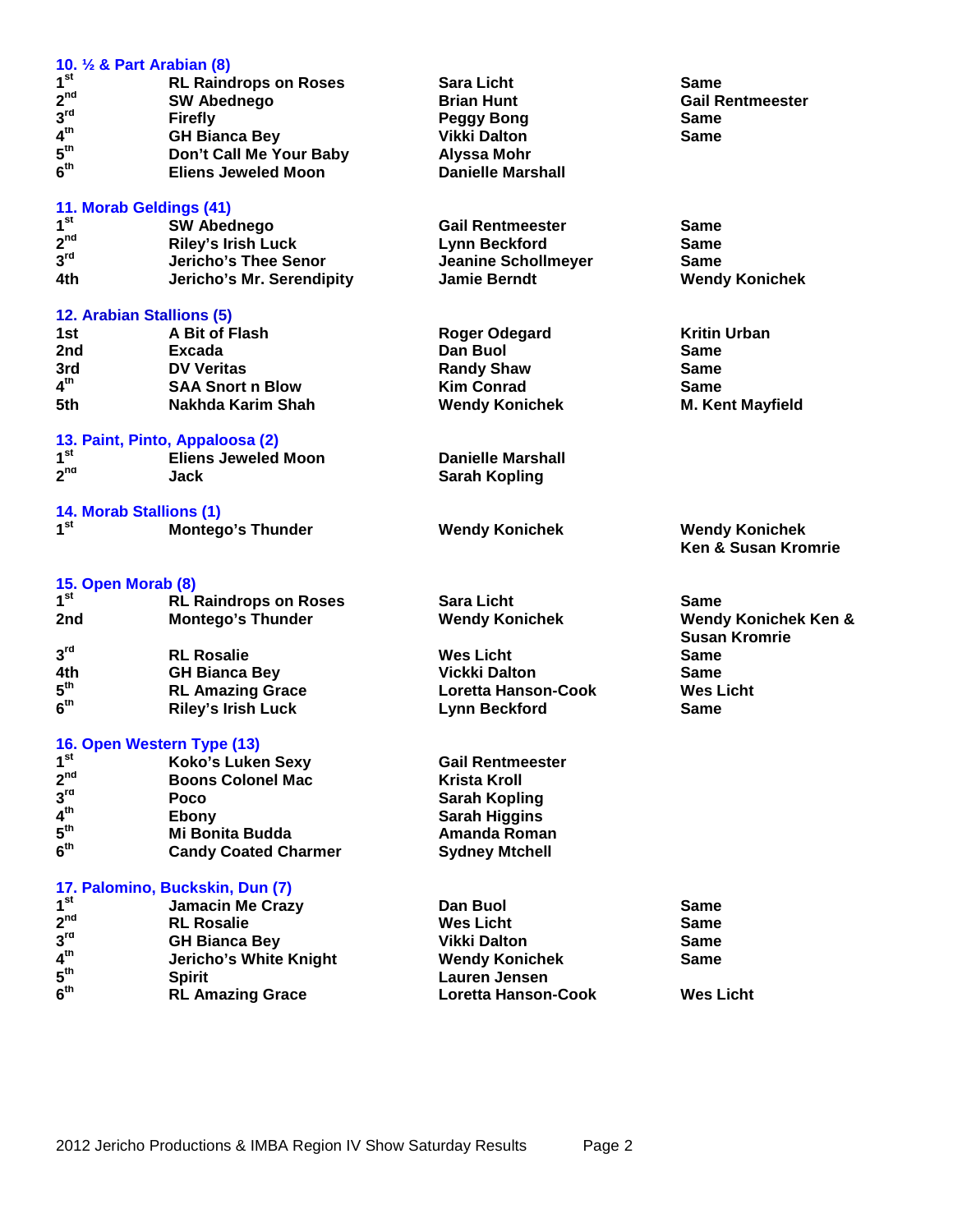|                                           | 18. Open English Pleasure Type (15) |                              |                                |
|-------------------------------------------|-------------------------------------|------------------------------|--------------------------------|
| 1 <sup>st</sup>                           | <b>Wildcat Levin</b>                | Sarah Ackermann              |                                |
| $2^{nd}$                                  | <b>Timeless Moment</b>              | <b>Bill Heiser</b>           | <b>Sue Gass</b>                |
| 3 <sup>rd</sup>                           | <b>RL Raindrops on Roses</b>        | <b>Sara Licht</b>            | <b>Same</b>                    |
| 4 <sup>th</sup>                           | <b>GH Bianca Bey</b>                | <b>Vikki Dalton</b>          | <b>Same</b>                    |
| 5 <sup>th</sup>                           | Ebony                               | <b>Sarah Higgins</b>         |                                |
| 6 <sup>th</sup>                           | <b>Montague</b>                     | <b>Alexis Week</b>           |                                |
|                                           |                                     |                              |                                |
| 19. Open Morgan (2)                       |                                     |                              |                                |
| 1 <sup>st</sup>                           | <b>Cosmos Celeste</b>               | <b>Tedora Kraus</b>          | <b>Char Ehlert</b>             |
| $2^{nd}$                                  | Jericho's White Knight              | <b>Wendy Konichek</b>        | Same                           |
|                                           | 20. Open Pony/Mini Halter (7)       |                              |                                |
| 1 <sup>st</sup>                           | <b>Allie</b>                        | Janna Allen                  |                                |
| 2 <sup>nd</sup>                           |                                     |                              |                                |
|                                           | <b>Flaming Fury</b>                 | <b>Kayla Coons</b>           |                                |
| 3rd                                       | <b>Revalations</b>                  | <b>Jannah Cheever</b>        |                                |
| $4^{\text{th}}$                           | <b>April</b>                        | <b>Jennifer Welch-Laucke</b> |                                |
| 5 <sup>th</sup>                           | <b>Spirit</b>                       | <b>Lauren Jensen</b>         |                                |
| 6th                                       | <b>Cinnamon</b>                     | Dacoda Allen                 |                                |
| 21. Half & Part Morgan (10)               |                                     |                              |                                |
| 1 <sup>st</sup>                           | <b>SW Abednego</b>                  | <b>Brian Hunt</b>            | <b>Gail Renmeester</b>         |
| 2 <sup>nd</sup>                           |                                     |                              |                                |
|                                           | <b>Montego's Thunder</b>            | <b>Wendy Konichek</b>        | <b>Wendy Konichek</b>          |
|                                           |                                     |                              | <b>Ken &amp; Susan Kromrie</b> |
| 3 <sup>rd</sup>                           | <b>RL Raindrops on Roses</b>        | <b>Sara Licht</b>            | <b>Same</b>                    |
| 4 <sup>th</sup>                           | <b>Sir KC Faraazz</b>               | <b>Amanda Craven</b>         | <b>Same</b>                    |
| 5 <sup>th</sup>                           | <b>RL Rosalie</b>                   | <b>Maiah O'Rourke</b>        | <b>Wes Licht</b>               |
| 6th                                       | <b>Riley's Irish Luck</b>           | <b>Lynn Beckford</b>         | <b>Same</b>                    |
|                                           |                                     |                              |                                |
| 22. Open Stallions (3)<br>1 <sup>st</sup> |                                     |                              |                                |
| 2 <sup>nd</sup>                           | Excada                              | Dan Buol                     | <b>Same</b>                    |
|                                           | <b>Montego's Thunder</b>            | <b>Wendy Konichek</b>        | <b>Wendy Konichek</b>          |
|                                           |                                     |                              | <b>Ken &amp; Susan Kromrie</b> |
| 3 <sup>rd</sup>                           | <b>SAA Snort n Blow</b>             | <b>Kim Conrad</b>            | <b>Same</b>                    |
| 23. Open Geldings (17)                    |                                     |                              |                                |
| 1 <sup>st</sup>                           | <b>Jamacin Me Crazy</b>             | Dan Buol                     | <b>Same</b>                    |
| 2 <sup>nd</sup>                           | <b>DV Bel Lagio</b>                 | Ann Hammann                  |                                |
| 3 <sup>rd</sup>                           |                                     |                              |                                |
| 4 <sup>th</sup>                           | <b>Wildcat Lovin</b>                | Sarah Ackermann              |                                |
|                                           | <b>Mi Bonito Bubba</b>              | <b>Amanda Roman</b>          |                                |
| 5 <sup>th</sup>                           | <b>Boons Colonel Mac</b>            | <b>Krista Kroll</b>          |                                |
| 6 <sup>th</sup>                           | <b>Cinnamon</b>                     | Dacoda Allen                 |                                |
| <b>24. Open Mares (15)</b>                |                                     |                              |                                |
| 1 <sup>st</sup>                           | <b>RL Raindrops on Roses</b>        | <b>Sara Licht</b>            | Same                           |
| 2 <sup>nd</sup>                           | <b>Timeless Moment</b>              | Kristen Hendricksen          | <b>Sue Gass</b>                |
| $3^{\text{rd}}$                           | <b>RL Rosalie</b>                   | <b>Mariah O'Rourke</b>       | <b>Wes Licht</b>               |
| 4 <sup>th</sup>                           |                                     |                              | Same                           |
| $5^{\text{th}}$                           | <b>GH Bianca Bey</b>                | <b>Vikki Dalton</b>          |                                |
|                                           | <b>Waltzing Matilda</b>             | <b>Dakota Smith</b>          |                                |
| 6 <sup>th</sup>                           | <b>Allie</b>                        | Janna Allen                  |                                |
| 25. Open Hunter Type (12)                 |                                     |                              |                                |
| 1 <sup>st</sup>                           | <b>Tailwinds Splash of Magic</b>    | <b>Becca Krueger</b>         |                                |
| 2 <sup>nd</sup>                           | <b>CMA Taxx Return</b>              | Sara Ackerman                | <b>Same</b>                    |
| 3 <sup>rd</sup>                           | <b>Timeless Moment</b>              | <b>Bill Heiser</b>           | <b>Sue Gass</b>                |
| 4 <sup>th</sup>                           | <b>Montego's Thunder</b>            | <b>Wendy Konichek</b>        | Weny Konichek, Ken &           |
|                                           |                                     |                              | <b>Susan Kromrie</b>           |
| 5 <sup>th</sup>                           | <b>Jamacin Me Crazy</b>             | Dan Buol                     | <b>Same</b>                    |
| 6 <sup>th</sup>                           | <b>Candy Coated Charmer</b>         | <b>Sydney Mitchell</b>       |                                |
|                                           |                                     |                              |                                |

2012 Jericho Productions & IMBA Region IV Show Saturday Results Page 3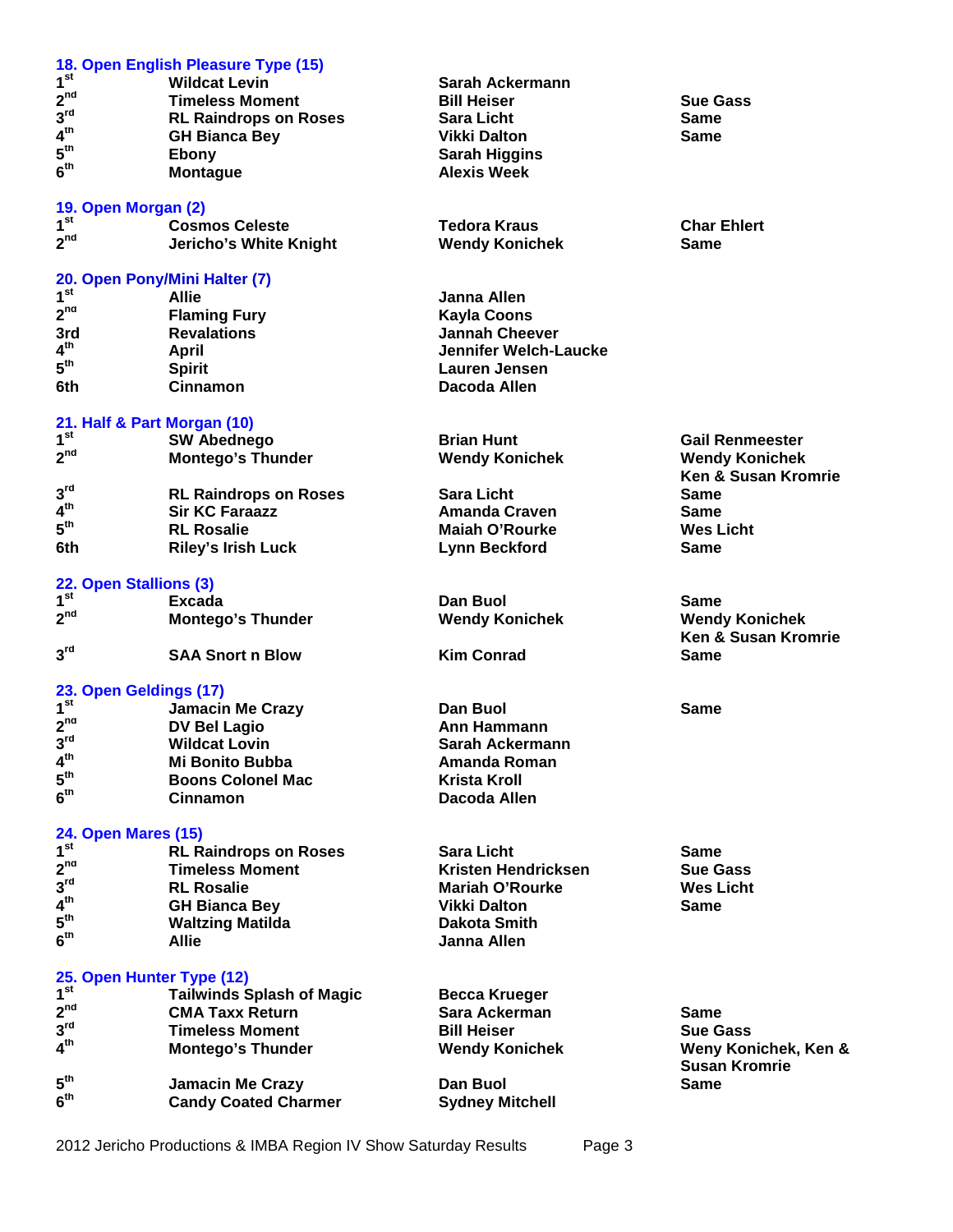#### **26. Dressage Suitability in Hand (14)**  $1^{\rm st}$ **st RL Raindrops on Roses Sara Licht Same 2 Montego's Thunder Ken & Susan Kromrie 3 rd Andie Sarah Ackerman 4 The Edge of Glory**<br>**Montague 5 th Montague Alexis Week 6 th Cassie Kayla Combs 27. Supreme Morab Halter Champion RL Raindrops on Roses Sara Licht Same Same Same Same Res. CH Montego's Thunder Symbol Standy Controller Symbol Standy Konichek Res. CH Mendy Konichek Res. CH Montego's Thunder Wendy Konichek Wendy Konichek Ken & Susan Kromrie Top Five SW Abedengo Gail Rentmeester Same Top Five** Firefly **Peggy Bong 28. Supreme Halter Champion of Show Champion Koko's Luken Sexy (Quarterhorse) Gail Rentmeester Res. CH RL Raindrops on Roses (Morab) Sara Licht Same Top Five SW Abedengo (Morab) Brian Hunt Top Five Jamaican Me Crazy (Half-Arabian) Dan Buol Same Top Five Montego's Thunder Wendy Konichek Wendy Konichek Ken & Susan Kromrie 29. Tiny Tot Leadline (7) 1 st Summer Dansirr Erik Alsaker 2 nd RL Raindrops on Roses Link Hendrickson 3 Eliens Jeweled Moon**<br>**Poco 4 Sarah Kopling<br>Novilee Gunlickson 5 th Kruggerands Classic Cameo Novile**<br> **Computer Controller Controller Controller Controller Controller Controller Controller Controller Controller 6th Jericho's Magnum Force 6th Boons Colonel Mac Megan Wozniak 30. Adult Leadline 6) 1 st Jericho's Mr. Chauvinist Lynn Berndt Wendy Konichek**  $2^{nd}$ **Lisa Mortimer<br>Bonnie Layber 3 Joes Socks Glo 4 th Front Copy Stephanie Hogeboon 5 th Desert Elegance ASF Kalli Wagner 6 Boons Colonel Mac 31. Open Pleasure Driving (7) 1 st RL Raindrops on Roses Sara Licht Same** 2<sup>nd</sup> **nd Cassie Char Ehlert 3 rd Prince Erik Kirsch**  $4<sup>th</sup>$ **th Julius Sandra Nowicki Same 5 th April Jennifer Hinkel 6th RL Rosalie 32. Open Pleasure Driving Morab, Morgan, Part-Morgan and Arab, Part-Arab (4)** 1<sup>st</sup> **st RL Raindrops on Roses Sara Licht Same 2 RL Rosalie**<br>Cassie **3 rd Cassie Char Ehlert**  $4<sup>th</sup>$ **th Julius Sandra Nowicki Same**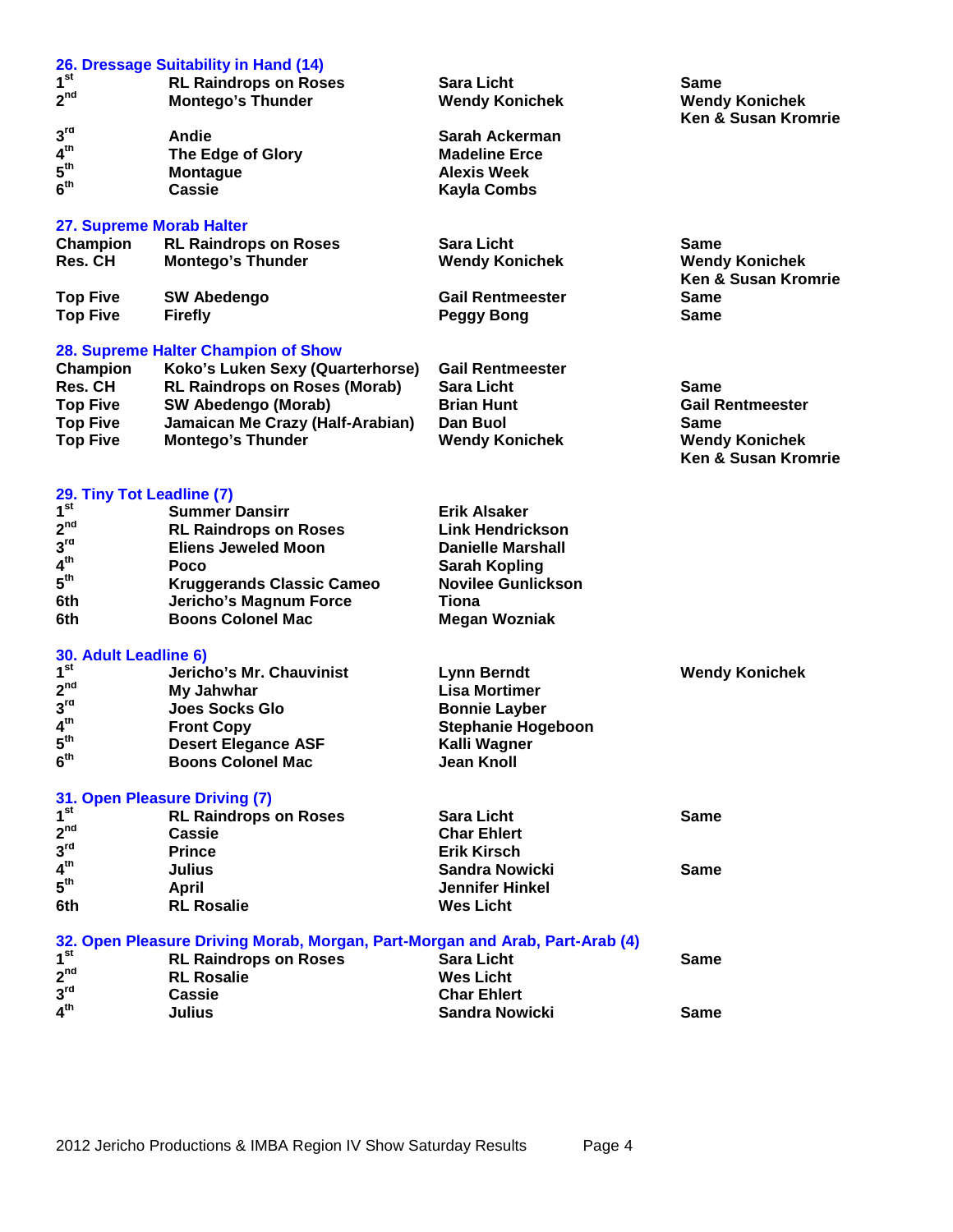|                              | 33. Open Pleasure Driving Reinsmanship (6)                                   |                            |                       |
|------------------------------|------------------------------------------------------------------------------|----------------------------|-----------------------|
| 1 <sup>st</sup>              | <b>RL Rosalie</b>                                                            | <b>Wes Licht</b>           |                       |
| 2 <sup>nd</sup>              | <b>RL Raindrops on Roses</b>                                                 | <b>Sara Licht</b>          | <b>Same</b>           |
| 3 <sup>rd</sup>              | <b>Miss Ruby</b>                                                             | <b>Debra Moll-Sauer</b>    |                       |
| 4 <sup>th</sup>              | Julius                                                                       | <b>Sandra Nowicki</b>      |                       |
| $5^{\text{th}}$              | <b>April</b>                                                                 | <b>Jennifer Hinkel</b>     |                       |
| 6th                          | <b>Cassie</b>                                                                | <b>Char Ehlert</b>         |                       |
|                              |                                                                              |                            |                       |
|                              | 34. Jr. Driver Pleasure Driving (1)                                          |                            |                       |
| 1 <sup>st</sup>              | April                                                                        | <b>Jennifer Hinckel</b>    |                       |
|                              |                                                                              |                            |                       |
|                              | 35. Rookie Rider Walk Only (2)                                               |                            |                       |
| 1 <sup>st</sup>              | Jericho's Mr. Chauvinist                                                     | <b>Lynn Berndt</b>         | <b>Wendy Konichek</b> |
| 2 <sup>nd</sup>              | <b>Sumaar Danser</b>                                                         | <b>Erik Alsaker</b>        |                       |
|                              |                                                                              |                            |                       |
|                              | 36. Walk/Trot Rider 13 & under (2)                                           |                            |                       |
| 1 <sup>st</sup>              | <b>Spirit</b>                                                                | <b>Lauren Jensen</b>       |                       |
| $2^{nd}$                     | <b>ERA Mister Amigo</b>                                                      | <b>Natalie Whitehead</b>   |                       |
|                              | 37. Walk/Trot Novice Horse Hunt or Saddleseat (11)                           |                            |                       |
| 1 <sup>st</sup>              | My Jahwahr                                                                   | <b>Lisa Mortimer</b>       |                       |
| 2 <sup>nd</sup>              | <b>WWA Amtal</b>                                                             |                            |                       |
| 3 <sup>rd</sup>              |                                                                              | <b>Haley Cooper</b>        |                       |
|                              | <b>Spirit</b>                                                                | Lauren Jensen              |                       |
| 4 <sup>th</sup>              | Jericho's Thee Senor                                                         | <b>Jeanine Schollmeyer</b> | <b>Same</b>           |
| $5^{\text{th}}$              | <b>Rileys Irish Luck</b>                                                     | <b>Lynn Beckford</b>       | <b>Same</b>           |
| 6 <sup>th</sup>              | <b>Tailwinds Splash of Magic</b>                                             | <b>Becca Krueger</b>       |                       |
|                              |                                                                              |                            |                       |
| 1 <sup>st</sup>              | 38. Walk/Trot Novice Rider Huntseat (11)                                     |                            |                       |
|                              | <b>WWA Amtal</b>                                                             | <b>Haley Cooper</b>        |                       |
| $2^{nd}$                     | <b>Tailwinds Splash of Magic</b>                                             | <b>Becca Krueger</b>       |                       |
| 3 <sup>rd</sup>              | <b>CMA Taxx Return</b>                                                       | <b>Sue Ackermann</b>       |                       |
| $\boldsymbol{4}^{\text{th}}$ | <b>Ravin Beauty</b>                                                          | <b>Brianna Wyss</b>        |                       |
| $5^{\text{th}}$              | <b>Riley's Irish Luck</b>                                                    | <b>Lynn Beckford</b>       |                       |
| 6 <sup>th</sup>              | <b>Waltzing Matilda</b>                                                      | <b>Dakota Smith</b>        |                       |
|                              |                                                                              |                            |                       |
|                              | 39. Walk/Trot Huntseat Open (13)                                             |                            |                       |
| 1 <sup>st</sup>              | <b>Tailwinds Splash of Magic</b>                                             | <b>Becca Krueger</b>       |                       |
| 2 <sup>nd</sup>              | <b>CMA Taxx Return</b>                                                       | <b>Brian Hunt</b>          |                       |
| $3^{\text{rd}}$              | <b>DV Bel Lagio</b>                                                          | Ann Hamann                 |                       |
| $4^{\text{th}}$              | <b>Timeless Moment</b>                                                       | Kristen Hendricksen        | <b>Sue Gass</b>       |
| $5^{\text{th}}$              | <b>Riley's Irish Luck</b>                                                    | <b>Lynn Beckford</b>       | <b>Same</b>           |
| 6 <sup>th</sup>              | <b>Hairy Truman</b>                                                          | <b>Stephanie Craven</b>    |                       |
|                              |                                                                              |                            |                       |
|                              | 40. Walk/Trot Novice Rider Saddleseat (1)                                    |                            |                       |
| 1 <sup>st</sup>              | Ebony                                                                        | <b>Sarah Higgins</b>       |                       |
|                              |                                                                              |                            |                       |
| 1 <sup>st</sup>              | 41. Walk/Trot Saddleseat Open (4)                                            |                            |                       |
|                              | Ebony                                                                        | <b>Sarah Higgins</b>       |                       |
| 2 <sup>nd</sup>              | <b>Front Copy</b>                                                            | <b>Stephanie Hogeboom</b>  |                       |
| 3 <sup>rd</sup>              | <b>Wildcat Lovin</b>                                                         | <b>Patricia Binner</b>     |                       |
| 4th                          | <b>GH Bianca Bey</b>                                                         | <b>Vikki Dalton</b>        |                       |
|                              | 42. Walk/Trot Horses for Heroes any seat (1) Sponsored by: Schuet Industries |                            |                       |
| 1 <sup>st</sup>              | Jericho's Magic Lady                                                         | <b>Alli Chase</b>          |                       |
|                              |                                                                              |                            |                       |

**st Jericho's Magic Lady Alli Chase**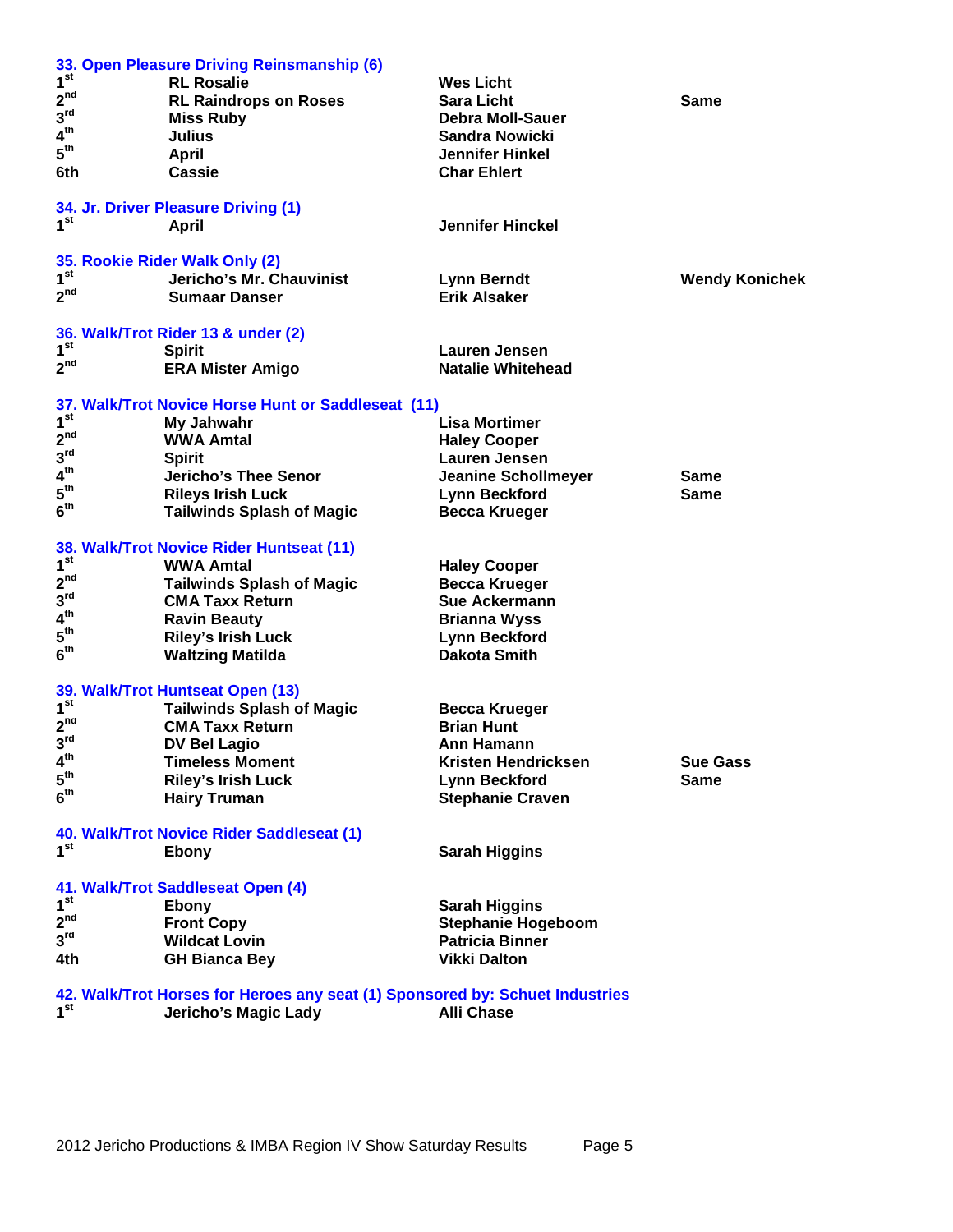|                            | 43. Walk/Trot Novice Horse Western (8)                                        |                                               |                       |
|----------------------------|-------------------------------------------------------------------------------|-----------------------------------------------|-----------------------|
| 1 <sup>st</sup>            | Ebony                                                                         | <b>Sarah Higgins</b>                          |                       |
| $2^{nd}$                   | <b>Sweet Baby Ray</b>                                                         | <b>Mike Smith</b>                             |                       |
| 3 <sup>rd</sup>            | <b>WWA Amtal</b>                                                              | <b>Haley Cooper</b>                           |                       |
| 4 <sup>th</sup>            | <b>Boons Colonel</b>                                                          | <b>Krista Kroll</b>                           |                       |
| 5 <sup>th</sup>            | Joes Socks Glo                                                                | <b>Brittney Layber</b>                        |                       |
| 6 <sup>th</sup>            | <b>Tailwinds Splash of Magic</b>                                              | <b>Becca Krueger</b>                          |                       |
|                            |                                                                               |                                               |                       |
|                            | 44. Walk/Trot Novice Rider Western (9)                                        |                                               |                       |
| 1 <sup>st</sup>            | <b>Sweet Baby Ray</b>                                                         | <b>Mike Smith</b>                             |                       |
| 2 <sup>nd</sup>            | <b>Ebony</b>                                                                  | <b>Sarah Higgins</b>                          |                       |
| 3 <sup>rd</sup>            | <b>WWA Amtal</b>                                                              | <b>Haley Cooper</b>                           |                       |
| 4th                        | <b>Boons Colonel Mac</b>                                                      | <b>Krista Kroll</b>                           |                       |
| 5 <sup>th</sup>            | <b>Joes Socks Glo</b>                                                         | <b>Brittney Layber</b>                        |                       |
| 6 <sup>th</sup>            | <b>Montague</b>                                                               | <b>Alexis Week</b>                            |                       |
|                            |                                                                               |                                               |                       |
|                            | 45. Walk/Trot Western Open (5)                                                |                                               |                       |
| 1 <sup>st</sup>            | <b>Platinum Lancer</b>                                                        | <b>Emma Rankin</b>                            |                       |
| $2^{nd}$                   | <b>Joes Socks Glo</b>                                                         | <b>Brittney Layber</b>                        |                       |
| 3 <sup>rd</sup>            | <b>Boons Colonel Mac</b>                                                      | <b>Krista Kroll</b>                           |                       |
| 4 <sup>th</sup>            | <b>Montague</b>                                                               | <b>Alexis Week</b>                            |                       |
| $5^{\text{th}}$            | <b>Tailwinds Fancy That</b>                                                   | <b>Allison Evers</b>                          |                       |
|                            |                                                                               |                                               |                       |
| 46. Walk / Trot Morab (10) |                                                                               |                                               |                       |
| 1 <sup>st</sup>            | <b>RL Raindrops on Roses</b>                                                  | <b>Sara Licht</b>                             | <b>Same</b>           |
| 2 <sup>nd</sup>            | Jericho's Mr. Chauvinist                                                      | <b>Jamie Berndt</b>                           | <b>Wendy Konichek</b> |
| 3 <sup>rd</sup>            | <b>SW Abedengo</b>                                                            | <b>Gail Rentmeester</b>                       | <b>Same</b>           |
| 4th                        | <b>Rileys Irish Luck</b>                                                      | <b>Lynn Beckford</b>                          | <b>Same</b>           |
| 5th                        | Jericho's Magnum Force                                                        | Kalli Wagner                                  | <b>Wendy Konichek</b> |
| 6 <sup>th</sup>            | <b>Jericho's Thee Senor</b>                                                   | <b>Jeanine Schollmeyer</b>                    | <b>Same</b>           |
|                            |                                                                               |                                               |                       |
|                            | 47. Huntseat Pleasure Morab, Morgan, Part-Morgan, Arabian, Part-Arabian(15)   |                                               |                       |
| 1 <sup>st</sup>            | <b>RL Raindrops on Roses</b>                                                  | <b>Sara Licht</b>                             | <b>Same</b>           |
| 2 <sup>nd</sup>            | <b>WWA Amtal</b>                                                              | <b>Haley Cooper</b>                           |                       |
| 3 <sup>rd</sup>            | <b>CMA Taxx Return</b>                                                        | Sarah Ackermann                               | <b>Same</b>           |
| 4 <sup>th</sup>            | <b>Tailwinds Splash of Magic</b>                                              | <b>Becca Krueger</b>                          |                       |
| $5^{\text{th}}$            | <b>SW Abednego</b>                                                            | <b>Gail Rentmeester</b>                       | Same                  |
| 6th                        | <b>DV Bel Lagio</b>                                                           | Ann Hamann                                    |                       |
|                            |                                                                               |                                               |                       |
| 1 <sup>st</sup>            | 48. Huntseat Pleasure Open (13) split class                                   |                                               |                       |
| $2^{nd}$                   | <b>RL Raindrops on Roses</b>                                                  | <b>Sara Licht</b>                             | <b>Same</b>           |
| 3 <sup>rd</sup>            | <b>Tailwinds Splash of Magic</b>                                              | <b>Becca Krueger</b>                          |                       |
| 4 <sup>th</sup>            | <b>CMA Taxx Return</b>                                                        | Sarah Ackermann                               | <b>Same</b>           |
| 5 <sup>th</sup>            | <b>WWA Amtal</b>                                                              | <b>Haley Cooper</b>                           |                       |
| 6 <sup>th</sup>            | <b>Timeless Moment</b>                                                        | <b>Kristin Hendricksen</b>                    | <b>Sue Gass</b>       |
|                            | <b>DV Bel Lagio</b>                                                           | Ann Hammann                                   |                       |
|                            | 49. Open Sport Horse Under Saddle (9)                                         |                                               |                       |
| 1 <sup>st</sup>            | <b>RL Raindrops on Roses</b>                                                  | <b>Sara Licht</b>                             | <b>Same</b>           |
| $2^{nd}$                   |                                                                               |                                               |                       |
| 3 <sup>rd</sup>            | <b>Platinum Lancer</b>                                                        | <b>Emma Rankin</b><br><b>Debra Moll Sauer</b> | <b>Same</b>           |
| 4 <sup>th</sup>            | <b>Miss Ruby</b>                                                              |                                               |                       |
| $5^{\text{th}}$            | <b>ERA Mister Amigo</b>                                                       | <b>Natalie Whitehead</b>                      |                       |
|                            | <b>Mysterys Bayraven</b>                                                      | <b>Jeanine Schollmeyer</b>                    |                       |
| 6th                        | <b>YS Kawair</b>                                                              | <b>Blaine Hendrickson</b>                     |                       |
|                            | 50. Saddleseat Pleasure Morab, Morgan, Part-Morgan, Arabian, Part-Arabian (1) |                                               |                       |
| 1 <sup>st</sup>            | <b>GH Bianca Bey</b>                                                          | <b>Vicki Dalton</b>                           | <b>Same</b>           |
|                            |                                                                               |                                               |                       |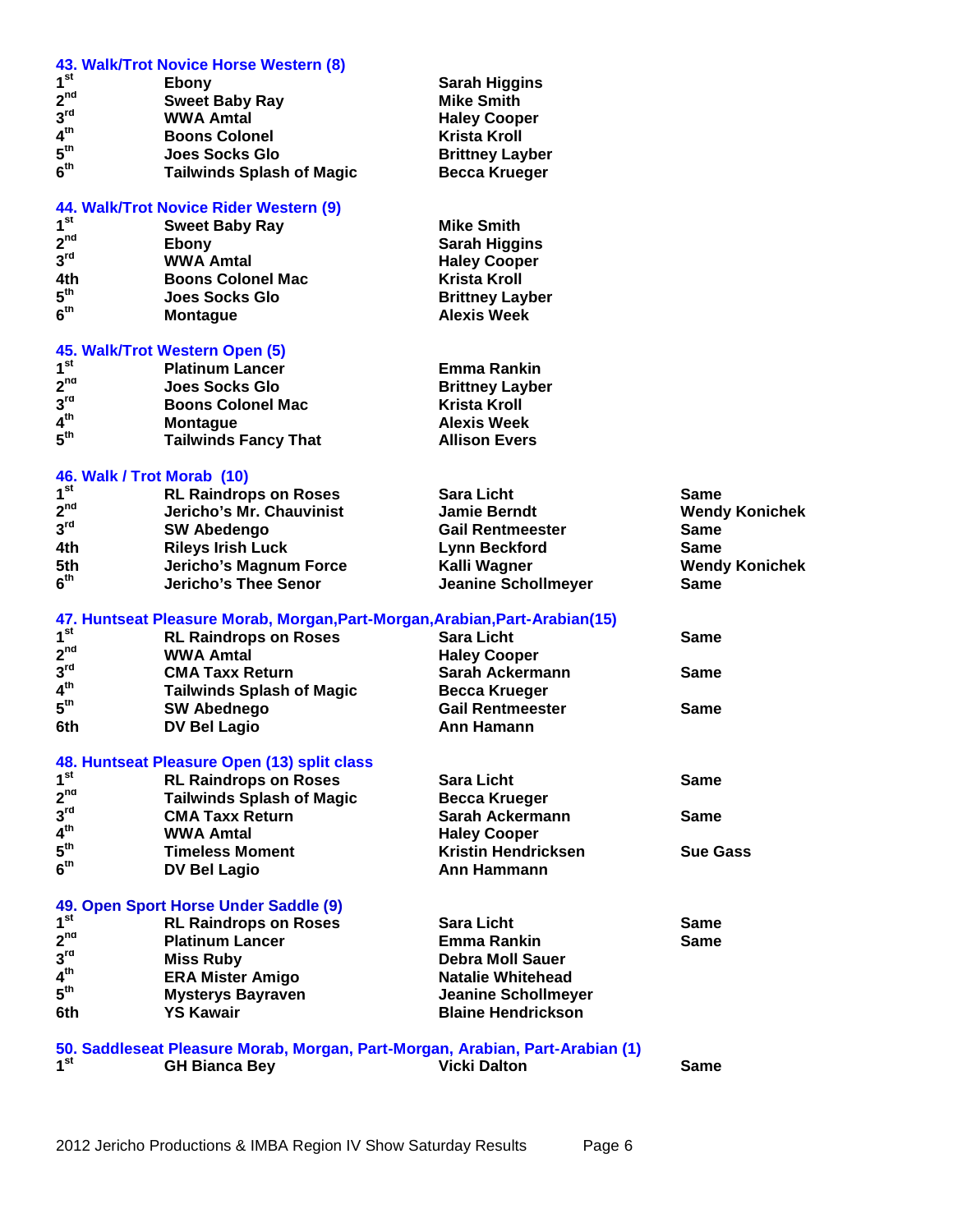|                           | 51. Saddleseat Pleasure Open (3)                                           |                            |                       |
|---------------------------|----------------------------------------------------------------------------|----------------------------|-----------------------|
| 1 <sup>st</sup>           | <b>Wildcat Lovin</b>                                                       | <b>Patty</b>               |                       |
| 2 <sup>nd</sup>           | <b>GH Bianca Bey</b>                                                       | <b>Vicki Dalton</b>        | Same                  |
| 3rd                       | <b>Front Copy</b>                                                          | <b>Stephanie Hogeboom</b>  |                       |
|                           | 52. Western Pleasure Morab, Morgan, Part-Morgan, Arabian, Part-Arabian (3) |                            |                       |
| 1 <sup>st</sup>           | <b>Platinum Lancer</b>                                                     | <b>Emma Rankin</b>         |                       |
| 2 <sup>nd</sup>           | <b>WWA Amtal</b>                                                           | <b>Haley Cooper</b>        |                       |
| $3^{\text{rd}}$           | WWA Koukab Amerika                                                         | <b>Nancy Rettschlag</b>    |                       |
| 53. Morab Pleasure (2)    |                                                                            |                            |                       |
| 1 <sup>st</sup>           | Jericho's Mr. Chauvinist                                                   | <b>Wendy Konichek</b>      | Same                  |
| 2 <sup>nd</sup>           | <b>GH Bianca Bey</b>                                                       | <b>Vikki Dalton</b>        | <b>Same</b>           |
|                           | 53. Western Pleasure Open (3)                                              |                            |                       |
| 1 <sup>st</sup>           | <b>Platinum Lancer</b>                                                     | <b>Emma Rankin</b>         |                       |
| 2 <sup>nd</sup>           | WWA Koukab Amerika                                                         | <b>Nancy Rettschlag</b>    |                       |
| 3rd                       | <b>Waltzing Matilda</b>                                                    | Dakota Smith               |                       |
| 55. Bob Hope Pleasure (9) |                                                                            |                            |                       |
| 1st                       | <b>Miss Ruby</b>                                                           | <b>Debra Moll-Sauer</b>    |                       |
| 2 <sup>nd</sup>           | <b>RL Raindrops on Roses</b>                                               | <b>Sara Licht</b>          |                       |
| $3^{\text{rd}}$           | <b>Kruggerands Classic Cameo</b>                                           | <b>Jacquelin Mahoney</b>   |                       |
| 4 <sup>th</sup>           | <b>WWA Koukab Amerika</b>                                                  | <b>Nancy Rettschlag</b>    |                       |
| $5^{\text{th}}$           | <b>Mysterys Bayraven</b>                                                   | <b>Jeanine Schollmeyer</b> |                       |
| 6th                       | Jericho's Magic Lady                                                       | <b>Alli Chase</b>          | <b>Wendy Konichek</b> |
|                           | 56. Walk/Trot Grooms Class (4)                                             |                            |                       |
| 1 <sup>st</sup>           | <b>Platinum Lancer</b>                                                     | <b>Annie Week</b>          |                       |
| $2^{nd}$                  | <b>Jericho's Magic Lady</b>                                                | <b>Katie Kletzke</b>       | <b>Wendy Konichek</b> |
| 3 <sup>rd</sup>           | <b>Rileys Irish Luck</b>                                                   | <b>Becky Arens</b>         |                       |
| 4 <sup>th</sup>           | <b>Kruggerands Classic Cameo</b>                                           | <b>Sydney Mitchell</b>     |                       |
|                           |                                                                            |                            |                       |

# **57. Costume Class (16) (Separate Categories)**

## **Most Creative 1 st**

**2 nd 3 rd**

# **Most Beautiful**

**1 st 2 nd 3rd 4 th**

## **Most Humorous**

| 1st                        |  |  |
|----------------------------|--|--|
| $2^{\text{nd}}$            |  |  |
| $\mathbf{3}^{\mathsf{rd}}$ |  |  |
| $4^{\text{th}}$            |  |  |
|                            |  |  |

# **Character/Movie Theme**

**1 st 2 nd 3 rd 4 th**

# **Judges Favorite :**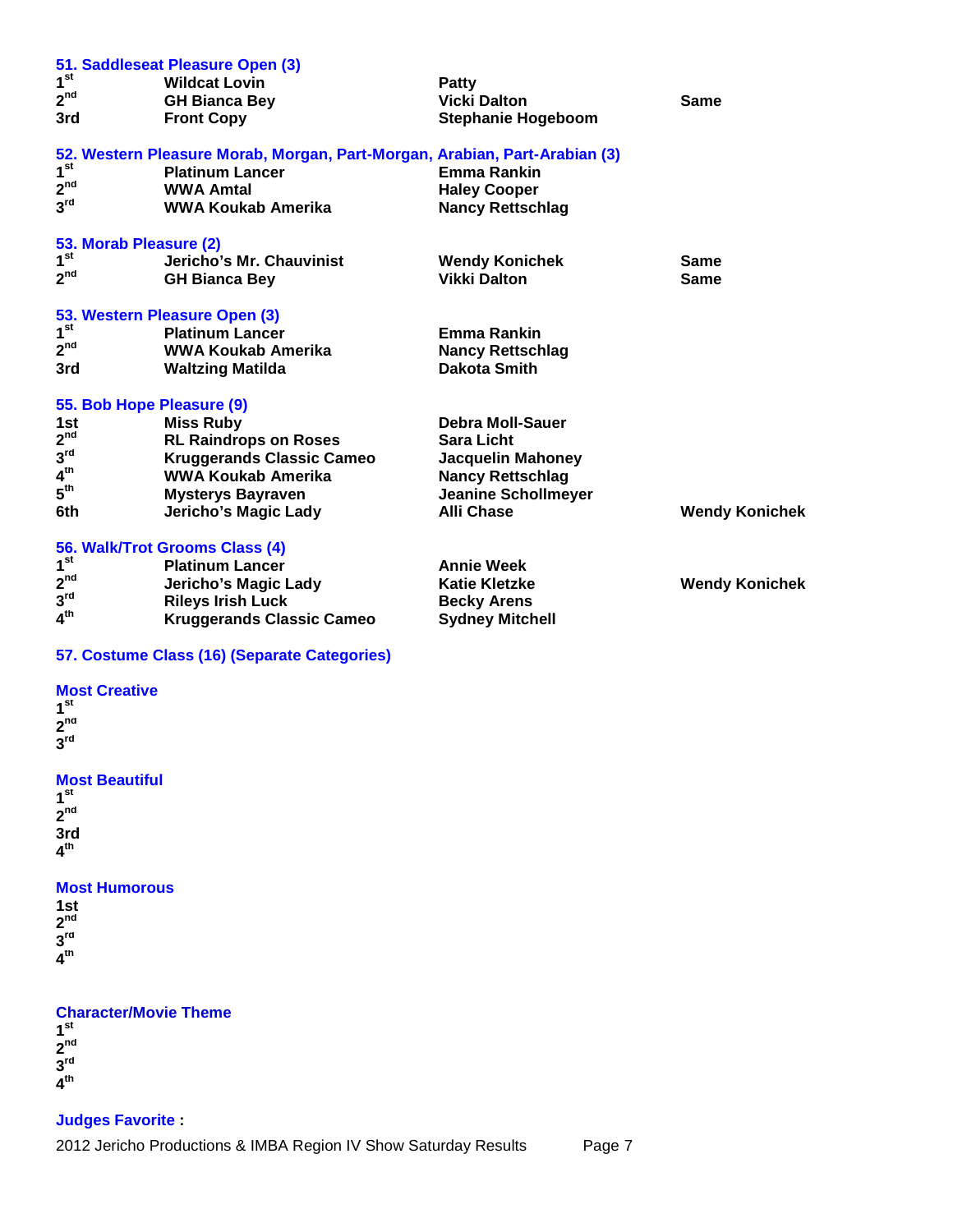|                                                       | 58. IMBA Region IV Futurity Weanling (0)                                                                                                    |                                                                          |                            |
|-------------------------------------------------------|---------------------------------------------------------------------------------------------------------------------------------------------|--------------------------------------------------------------------------|----------------------------|
| Champion                                              | 59. IMBA Region IV Futurity Yearling (1)<br>Jericho's Mr. Serendipity                                                                       | <b>Wendy Konichek</b>                                                    |                            |
|                                                       | 60. IMBA Region IV Futurity 2/3 yr old (0)                                                                                                  |                                                                          |                            |
| 61. Get of Morab Sire (1)<br>1 <sup>st</sup>          | <b>Representing Windmere Royal Topaz</b><br><b>RL Amazing Grace</b><br><b>RL Rosali</b>                                                     |                                                                          | Wes & Jane Licht           |
| 1 <sup>st</sup>                                       | 62. Produce of Morab Dam (1)<br><b>Representing Jericho's Royal Ashlin</b><br><b>Jericho's Thee Senorita</b><br><b>Jericho's Thee Senor</b> |                                                                          | <b>Wendy Konichek</b>      |
|                                                       | 63-65. MABC Futurity cancelled                                                                                                              |                                                                          |                            |
| 66. Arabian Farm Class (1)<br>1 <sup>st</sup>         | <b>Representing STC Arabians</b><br><b>Infinte Grace IFA</b><br><b>Bak Jabari</b>                                                           |                                                                          | <b>Sue Carroll</b>         |
| 2 <sup>nd</sup>                                       | <b>Representing Desert Rose Arabians</b><br><b>Excada</b><br><b>Brycada</b><br><b>Jamacin Me Crazy</b>                                      |                                                                          | Dan & Lisa Buol            |
| 67. Morgan Farm Class (1)                             | <b>Representing Jericho Creek Farm II</b><br><b>Jericho's White Knight</b><br>Jericho's Lady Mirabella                                      |                                                                          | <b>Wendy Konichek</b>      |
| 68. Morab Farm Class (3)<br>1 <sup>st</sup>           | <b>Rocking L Acres</b><br><b>RL Rosali</b><br><b>RL Amazing Grace</b>                                                                       | Wes & Jane Licht                                                         |                            |
| 2nd                                                   | <b>Jericho Creek Farm II</b><br>Jericho's Thee Senorita<br><b>Montego's Thunder</b>                                                         | <b>Wendy Konichek</b>                                                    |                            |
| 1 <sup>st</sup><br>2 <sup>nd</sup>                    | 69. Justin Morgan Standard (3)<br><b>Flaming Fury</b><br><b>Cosmos Celeste</b>                                                              | <b>Kayla Combs</b><br><b>Tedora Kraus</b>                                | <b>Char Ehlert</b>         |
| 3 <sup>rd</sup>                                       | Jericho's White Knight                                                                                                                      | <b>Wendy Konichek</b>                                                    | <b>Same</b>                |
| 1 <sup>st</sup><br>2 <sup>nd</sup>                    | 70. Most Classic Arabian Head (6) Sponsored by: Rustebakke Arabians<br><b>Fashion Statement</b><br><b>Brycada</b>                           | Alyssa Mohr<br>Dan Buol                                                  |                            |
| $3^{\text{rd}}$<br>4 <sup>th</sup><br>$5^{\text{th}}$ | Nakhda Karim Shah<br><b>WWA Koukab Amerika</b><br><b>WWA Amtal</b>                                                                          | <b>Wendy Konichek</b><br><b>Nancy Rettschlagg</b><br><b>Haley Cooper</b> | <b>M. Kent Mayfield</b>    |
| 6th                                                   | Jericho's Thee Senorita                                                                                                                     | Kalli Wagner                                                             | <b>Wendy konichek</b>      |
| 1 <sup>st</sup>                                       | 71. Native Arabian Costume (2)                                                                                                              |                                                                          |                            |
| 2 <sup>nd</sup>                                       | <b>GH Bianca Bey</b><br><b>Mystery's Bay Raven</b>                                                                                          | <b>Vicki Dalton</b><br><b>Jeanine Schollmeyer</b>                        | <b>Same</b><br><b>Same</b> |
|                                                       | 2012 Jericho Productions & IMBA Region IV Show Saturday Results                                                                             | Page 8                                                                   |                            |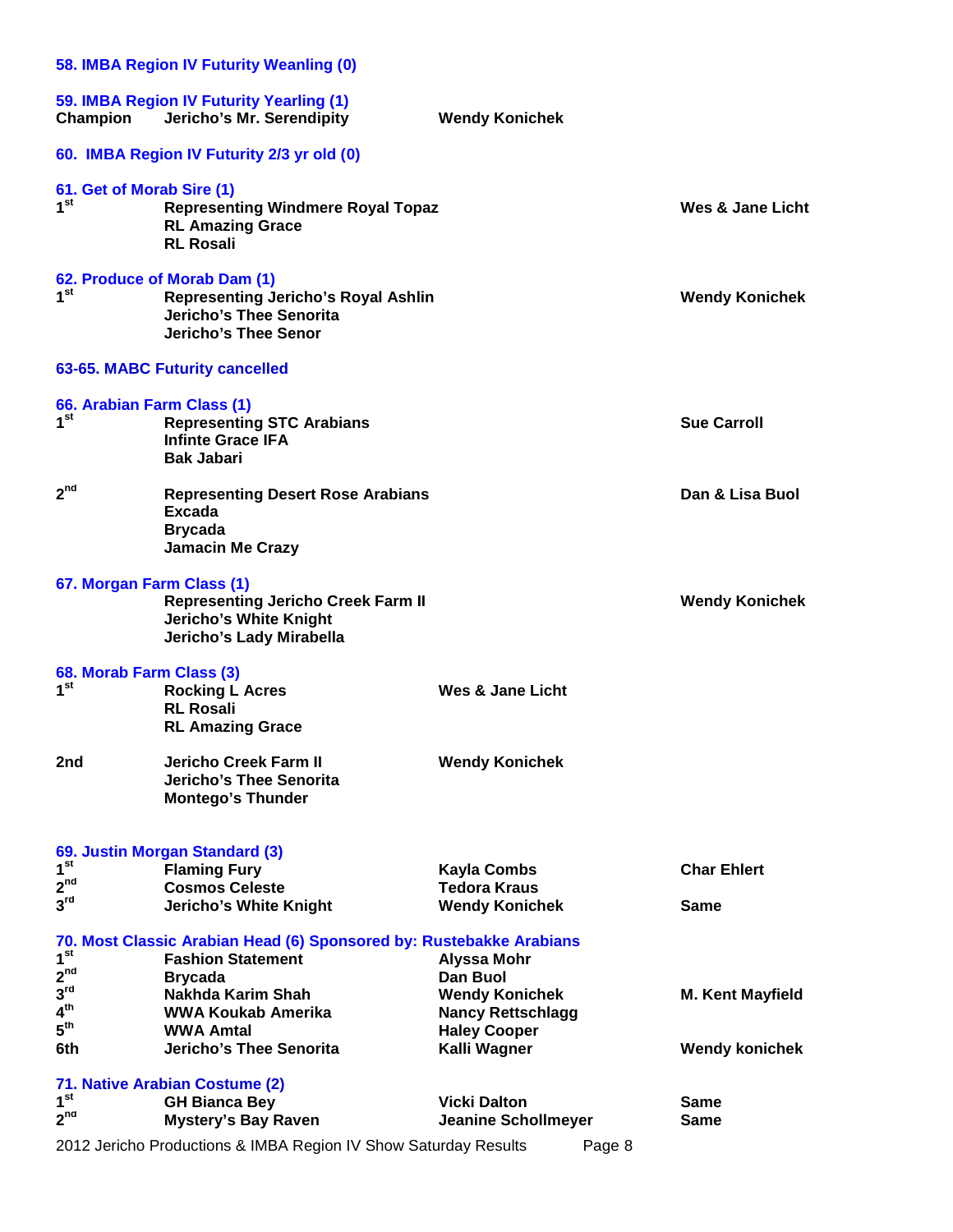# **72. All Breed Liberty (11) 1 st DV Veritas Randy Shaw Same 2nd Montego's Thunder Wendy Konichek Wendy Konichek Ken & Susan Kromrie 3 Fashion Statement**<br> **SAA Snort n Blow**<br> **Alyssa Mohr**<br> **Alyssa Mohr**<br> **Alyssa Mohr**  $\frac{5}{4}$ <sup>th</sup> **the SAA Snort n Blow Conrad Kim Conrad Conrad Same Same Supervisor Supervisor Contrad Supervisor Contrad Supervisor Contrad Supervisor Contrad Supervisor Contrad Supervisor Contrade Contrade Contrade 5 The Wendy Konichek Carrolling Sue Carrolling Gramm**<br> **Infinte Graph**<br> **Infinte Same 6 Desert Elegance ASF Saturday Show High Points Morab High Point Champion RL Raindrops on Roses Sara Licht Sara Licht Sara Licht Runner** up **Montego's Thunder Sara Licht Wendy Konichek**

|                            |                                                                                                                 | <b>Ken &amp; Susan Kromrie</b> |
|----------------------------|-----------------------------------------------------------------------------------------------------------------|--------------------------------|
|                            | <b>Morab Youth 13 &amp; Under High Point</b>                                                                    |                                |
| Champion<br><b>Res. CH</b> | Kalal and Christian with Jericho's Mr. Chauvinist and Jericho's Magic Lady<br>Tiona with Jericho's Magnum Force |                                |
|                            |                                                                                                                 |                                |
|                            | <b>Morab Youth 14-18 High Point</b>                                                                             |                                |
| Champion                   | Jericho's Magnum Force with Kalli Wagner                                                                        |                                |
| <b>Res. CH</b>             | Jericho's Thee Senorita with Kalli Wagner                                                                       |                                |
|                            | <b>Overall Youth High Point</b>                                                                                 |                                |
| Champion                   | <b>Platinum Lancer with Emma Rankin</b>                                                                         | <b>Cathy Cline</b>             |
| <b>Res. CH</b>             | <b>Montague with Alexis Week</b>                                                                                | <b>Kittie Smith</b>            |
| <b>Arabian High Point</b>  |                                                                                                                 | <b>Haley Cooper</b>            |
| Champion                   | <b>WWA Amtal</b>                                                                                                |                                |
|                            | <b>Runner Up Platinum Lancer</b>                                                                                | <b>Cathy Cline</b>             |
| <b>Morgan High Point</b>   |                                                                                                                 |                                |
|                            | <b>Champion CMA Taxx Return</b>                                                                                 | Sarah Ackermann                |
| <b>Runner Up</b>           | Jericho's White Knight                                                                                          | <b>Wendy Konichek</b>          |
|                            | <b>Overall Show High Point</b>                                                                                  |                                |
| Champion                   | <b>RL Raindrops on Roses</b>                                                                                    | <b>Sara Licht</b>              |

**Montego's Thunder** 

**Montego's Thunder** 

# **Champion RL Raindrops on Roses Sara Licht Ken & Susan Kromrie**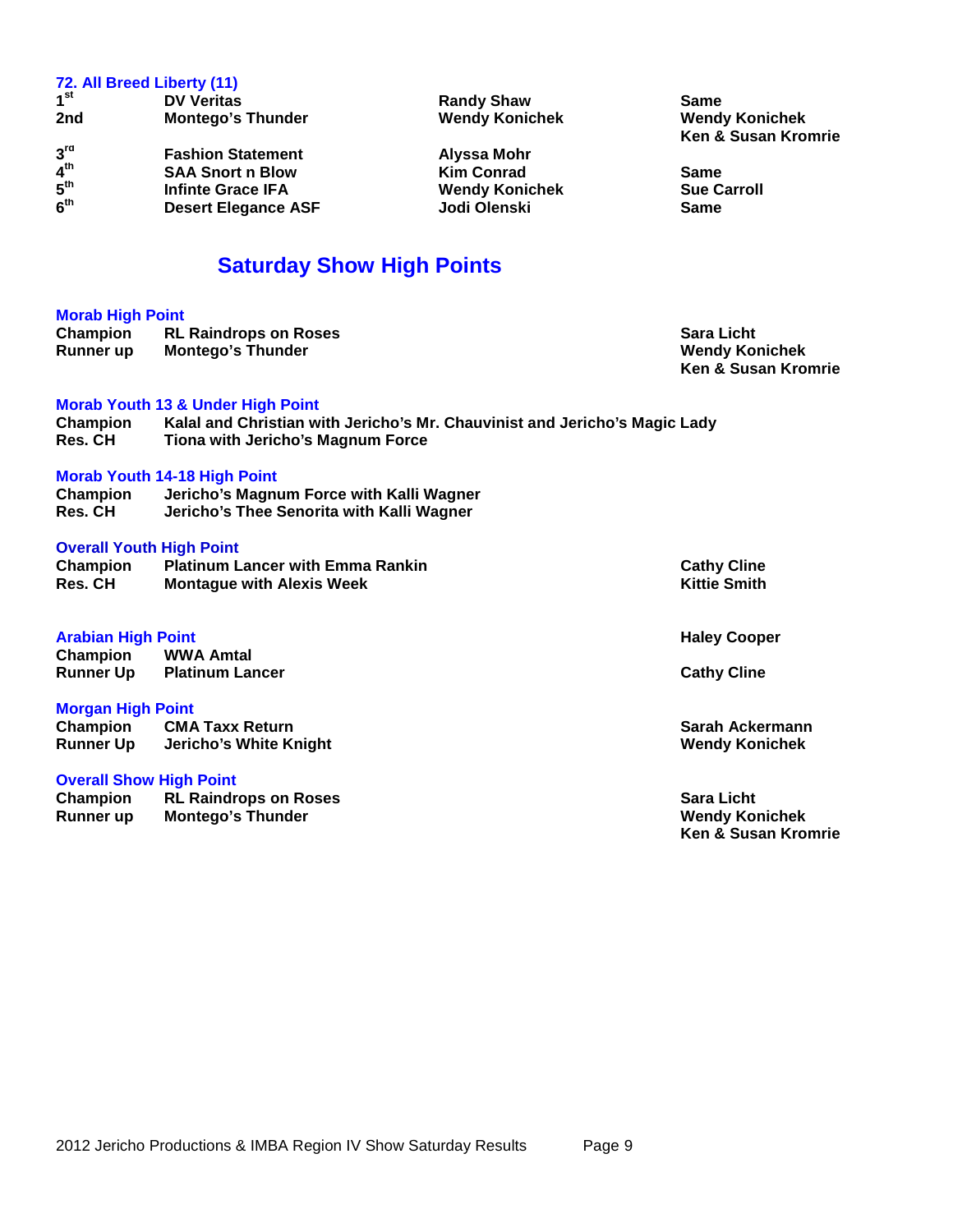# **2012 Jericho Productions Open Show Class Results 9-2-12 Judge: Jennifer Kvalheim**

| <b>Placing</b>                                | <b>Horse Name</b><br>1. Open Weanlings (0 horses)     | <b>Handler / Rider</b>                     |              | <b>Owner</b>          |
|-----------------------------------------------|-------------------------------------------------------|--------------------------------------------|--------------|-----------------------|
| 2. Open Yearlings (6)                         |                                                       |                                            |              |                       |
| 1st                                           | <b>Brycada</b>                                        | Dan Buol                                   |              | <b>Same</b>           |
| 2nd                                           | <b>Black Bay Moon</b>                                 | <b>Randy Shaw</b>                          |              | <b>Kristin Urban</b>  |
| 3rd                                           | <b>Bliss El Masr</b>                                  | <b>Jennifer Welch-Laucke</b>               |              | Same                  |
| 4th                                           | <b>Nassmat</b>                                        | <b>Brett Laucke</b>                        |              | Same                  |
| 5th                                           | <b>Bak Jabari</b>                                     | <b>Wendy Konichek</b>                      |              | <b>Sue Carroll</b>    |
| 6th                                           | Jericho's Mr. Serendipity                             | <b>Jamie Berndt</b>                        |              | <b>Wendy Konichek</b> |
| 3. Open 2 year olds (0)                       |                                                       |                                            |              |                       |
| 4. Morabs 2 & Under (1)                       |                                                       |                                            |              |                       |
| 1 <sup>st</sup>                               | Jericho's Mr. Serendipity                             | <b>Jamie Berndt</b>                        |              | <b>Wendy Konichek</b> |
|                                               | 5. Morgans & Part Morgans 2 & under (1)               |                                            |              |                       |
| 1 <sup>st</sup>                               | Jericho's Lady Mirabella                              | <b>Wendy Konichek</b>                      |              | Same                  |
|                                               | 6. Arab & Part Arab 2 & under (6)                     |                                            |              |                       |
| 1 <sup>st</sup>                               | <b>Black Bay Moon</b>                                 | <b>Randy Shaw</b>                          |              | <b>Kristin Urban</b>  |
| $2^{nd}$                                      | <b>Brycada</b>                                        | Dan Buol                                   |              | <b>Same</b>           |
| 3 <sup>rd</sup>                               | <b>Nassmat</b>                                        | <b>Brett Laucke</b>                        |              | <b>SAme</b>           |
| 4th                                           | <b>Bliss El Masr</b>                                  | <b>Jennifer Welch-Laucke</b>               |              | <b>Same</b>           |
| 5th                                           | <b>Bak Jabari</b>                                     | <b>Wendy Konichek</b>                      |              | <b>Sue Carroll</b>    |
| 6th                                           | Jericho's Mr. Serendipity                             | <b>Jamie Berndt</b>                        |              | <b>Wendy Konichek</b> |
|                                               | 7. Junior Halter Championship                         |                                            |              |                       |
| Champion                                      | <b>Brycada</b>                                        | Dan Buol                                   |              | <b>Same</b>           |
| Res. CH                                       | <b>Black Bay Moon</b>                                 | <b>Randy Shaw</b>                          |              | <b>Kristin Urban</b>  |
|                                               |                                                       |                                            |              |                       |
|                                               | 8. Arabian Mares & Geldings Halter (7)                |                                            |              |                       |
| 1 <sup>st</sup>                               | <b>Timeless Moment</b>                                | <b>Bill Heiser</b>                         |              | <b>Sue Gass</b>       |
| $2^{nd}$                                      |                                                       | Ann Hammann                                |              |                       |
| 3 <sup>rd</sup>                               | <b>DV Bel Lagio</b><br><b>Infinite Grace IFA</b>      |                                            |              | <b>Sue Carroll</b>    |
| 4 <sup>th</sup>                               | <b>Cassie</b>                                         | <b>Wendy Konichek</b>                      |              |                       |
| 5th                                           |                                                       | <b>Kayla Coons</b><br><b>Alexis Week</b>   |              |                       |
| 6th                                           | <b>Montague</b><br><b>Ravens Beauty</b>               | <b>Brianna Wyss</b>                        |              |                       |
|                                               |                                                       |                                            |              |                       |
| 9. Morab Mares Halter (5)<br>1 <sup>st</sup>  | <b>RL Rosali</b>                                      |                                            |              | Wes & Jane Licht      |
| 2 <sup>nd</sup>                               |                                                       | <b>Keelin Kelly</b><br><b>Vicki Dalton</b> | <b>Same</b>  |                       |
| 3 <sup>rd</sup>                               | <b>GH Bianca Bey</b>                                  | <b>Maiah O'Rourke</b>                      |              |                       |
| 4 <sup>th</sup>                               | <b>RL Amazing Grace</b>                               |                                            |              | Wes & Jane Licht      |
| $5^{\text{th}}$                               | Jericho's Thee Senorita<br><b>Desert Elegance ASF</b> | Kalli Wagner<br><b>Jamie Berndt</b>        | Jodi Olenski | <b>Wendy Konichek</b> |
|                                               |                                                       |                                            |              |                       |
| 10. 1/2 & Part Arabian (7)<br>1 <sup>st</sup> |                                                       | <b>Gail Rentmeester</b>                    |              | <b>Same</b>           |
|                                               | <b>SW Abendego</b>                                    | <b>Danielle Marshall</b>                   |              |                       |
| 2 <sup>nd</sup><br>3 <sup>rd</sup>            | <b>Elvis Jeweled</b>                                  | <b>Vikki Dalton</b>                        |              | <b>Same</b>           |
| 4 <sup>th</sup>                               | <b>GH Bianca Bey</b>                                  |                                            |              |                       |
| $5^{\text{th}}$                               | Don't Call Me Your Baby<br>My Jahwhar                 | <b>Alyssa Mohr</b><br><b>Lisa Mortimer</b> |              |                       |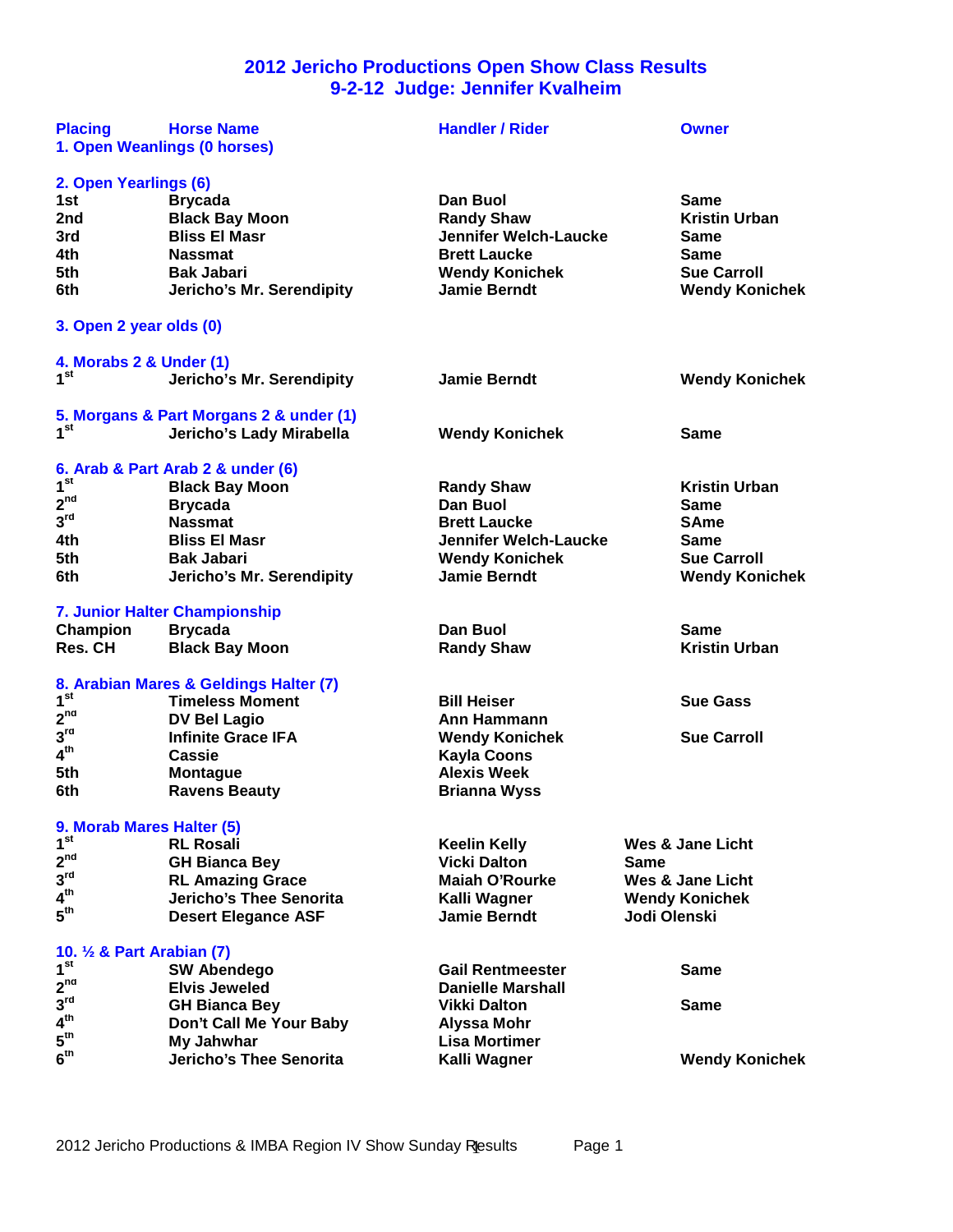| 11. Morab Geldings (4)                       |                                                 |                                               |                                |
|----------------------------------------------|-------------------------------------------------|-----------------------------------------------|--------------------------------|
| 1 <sup>st</sup>                              | <b>SW Abednego</b>                              | <b>Gail Rentmeester</b>                       | Same                           |
| 2nd                                          | Jericho's Mr. Serendipity                       | <b>Wendy Konichek</b>                         | Same                           |
| 3rd                                          | <b>Sir KC Faraazz</b>                           | <b>Amanda Craven</b>                          | Same                           |
| 4th                                          | <b>Riley's Irish Luck</b>                       | <b>Lynn Beckford</b>                          | Same                           |
|                                              |                                                 |                                               |                                |
| 12. Arabian Stallions (5)                    |                                                 |                                               |                                |
| 1st                                          | <b>Excada</b>                                   | Dan Buol                                      | Same                           |
| 2nd                                          | <b>DV Veritas</b>                               | <b>Randy Shaw</b>                             | <b>Same</b>                    |
| 3rd                                          | <b>SAA Snort n Blow</b>                         | <b>Kim Conrad</b>                             | <b>Same</b>                    |
| 4th                                          | Nakhda Karim Shah                               | <b>Wendy Konichek</b>                         | <b>Kent Mayfield</b>           |
| 5ht                                          | A Bit of Flash                                  | <b>Roger Odegard</b>                          | <b>Kristin Urban</b>           |
| 13. Morab Stallions (1)                      |                                                 |                                               |                                |
| 1 <sup>st</sup>                              | <b>Montego's Thunder</b>                        | <b>Wendy Konichek</b>                         | <b>Wendy Konichek</b>          |
|                                              |                                                 |                                               | <b>Ken &amp; Susan Kromrie</b> |
|                                              |                                                 |                                               |                                |
| 14. Open Morab (7)                           |                                                 |                                               |                                |
| 1st                                          | <b>RL Rosali</b>                                | <b>Wes Licht</b>                              | Same                           |
| 2nd                                          | <b>GH Bianca Bey</b>                            | <b>Vikki Dalton</b>                           | <b>Same</b>                    |
| 3rd                                          | <b>Montego's Thunder</b>                        | <b>Wendy Konichek</b>                         | <b>Wendy Konichek</b>          |
|                                              |                                                 |                                               | <b>Ken &amp; Susan Kromrie</b> |
| 4th                                          | <b>Sir KC Faraazz</b>                           | <b>Amanda Craven</b>                          | <b>Same</b>                    |
| 5th                                          | <b>Jericho's Thee Senorita</b>                  | Kalli Wagner                                  | <b>Wendy Konichek</b>          |
| 6th                                          | <b>RL Amazing Grace</b>                         | Maiah O' Rourke                               | <b>Wes &amp; Jane Licht</b>    |
| 15. Open Western Type (11)                   |                                                 |                                               |                                |
| 1st                                          | <b>Koko's Luken Sexy</b>                        | <b>Gail Rentmeester</b>                       | <b>Same</b>                    |
| 2nd                                          | Mi Bonita Bubba                                 | <b>Amanda Roonen</b>                          |                                |
| 3rd                                          | <b>Cosmos Celeste</b>                           | <b>Tea Kraus</b>                              |                                |
| 4th                                          | <b>Candy Coated Charmer</b>                     | <b>Sydney Mitchell</b>                        |                                |
| 5th                                          | <b>Montague</b>                                 | <b>Alexis Week</b>                            |                                |
| 6th                                          | Poco                                            | <b>Sarah Kopling</b>                          |                                |
|                                              |                                                 |                                               |                                |
| 16. Open Color Breeds (8)<br>1 <sup>st</sup> |                                                 |                                               |                                |
| 2 <sup>nd</sup>                              | <b>Jamacin Me Crazy</b>                         | Dan Buol                                      | Same                           |
| 3 <sup>rd</sup>                              | <b>Elvis Jeweled</b>                            | <b>Danielle Marshall</b>                      |                                |
| $\mathbf{4}^{\text{th}}$                     | <b>RL Rosali</b><br>Jack                        | <b>Wes Licht</b>                              | Same                           |
| $5^{\text{th}}$                              |                                                 | <b>Sarah Kopling</b>                          |                                |
| 6 <sup>th</sup>                              | <b>Jericho's White Knight</b>                   | <b>Wendy Konichek</b><br><b>Lauren Jensen</b> | <b>Same</b>                    |
|                                              | <b>Spirits Heart of Gold</b>                    |                                               |                                |
| 17. Open English Type (9)                    |                                                 |                                               |                                |
| 1st                                          | <b>Timeless Moment</b>                          | <b>Bill Heiser</b>                            | <b>Sue Gass</b>                |
| 2nd                                          | <b>CMA Taxx Return</b>                          | Sarah Ackermann                               | <b>Same</b>                    |
| 3rd                                          | <b>SAA Snort n Blow</b>                         | <b>Kim Conrad</b>                             | <b>Same</b>                    |
| 4th                                          | <b>GH Bianca Bey</b>                            | <b>Vikki Dalton</b>                           | <b>Same</b>                    |
| 5th                                          | <b>Roamin for Love</b>                          | <b>Sheri Williams</b>                         |                                |
| 6th                                          | <b>Montague</b>                                 | <b>Alexis Week</b>                            |                                |
|                                              |                                                 |                                               |                                |
| 18. Open Morgan (3)<br>1 <sup>st</sup>       |                                                 |                                               |                                |
| 2 <sup>nd</sup>                              | <b>CMA Taxx Return</b><br><b>Cosmos Celeste</b> | Sarah Ackermann                               | Same<br><b>Char Ehlert</b>     |
| 3 <sup>rd</sup>                              |                                                 | <b>Kayla Coons</b>                            |                                |
|                                              | Jericho's White Knight                          | <b>Wendy Konichek</b>                         | Same                           |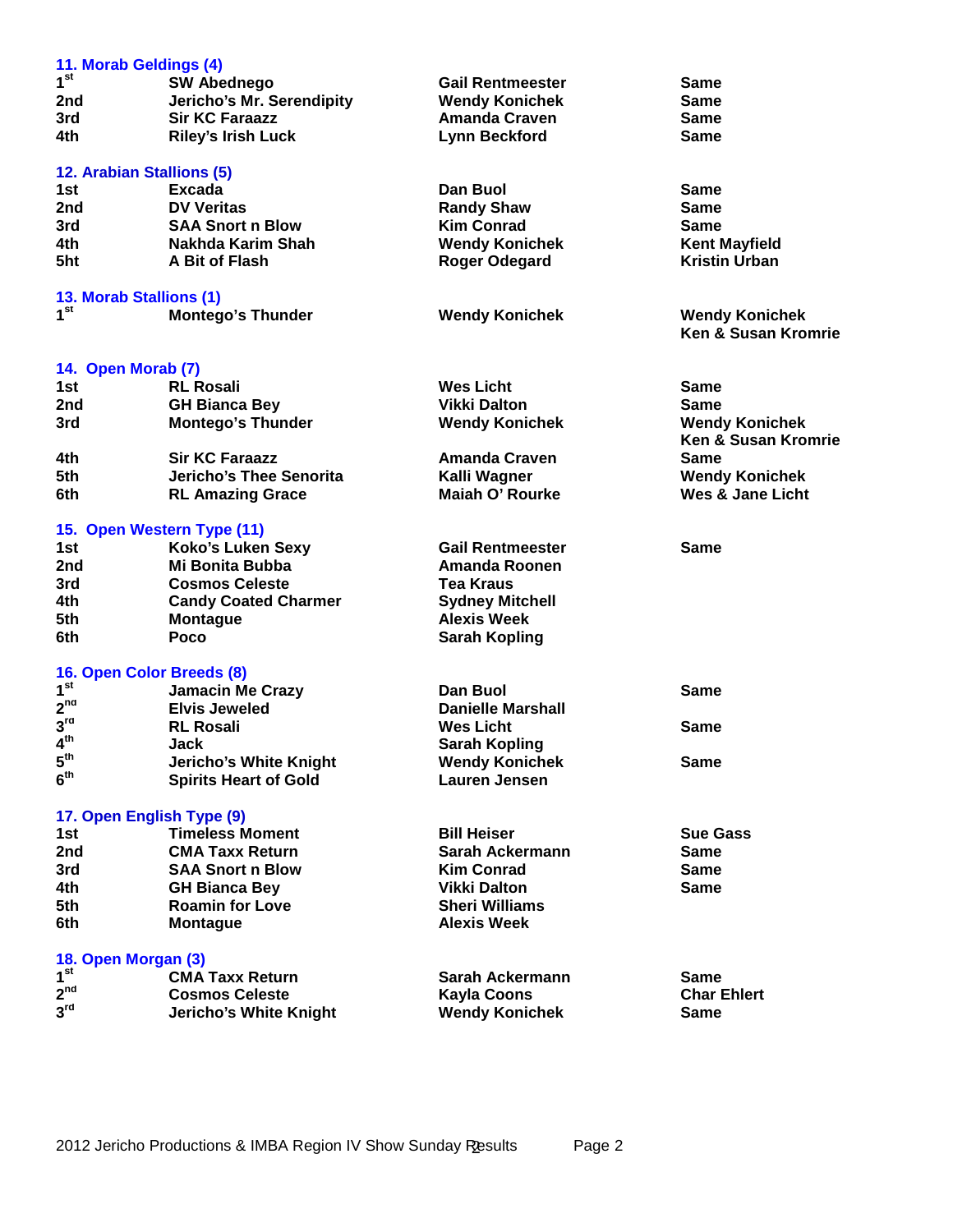|                            | 19. Open Pony/Mini Halter (6)      |                            |                                |
|----------------------------|------------------------------------|----------------------------|--------------------------------|
| 1 <sup>st</sup>            | <b>Flaming Fury</b>                | Kayla Koons                |                                |
| 2nd                        | <b>Smokey</b>                      | <b>Trystin Chwala</b>      |                                |
| 3rd                        | <b>Cinnamon</b>                    | Dacoda Allen               |                                |
| 4th                        | <b>Sweet Saphire Rain</b>          | Elena Jensen               |                                |
| 5th                        | April                              | <b>Christopher Hinkel</b>  |                                |
| 6th                        | <b>Allie</b>                       | Jenna Allen                |                                |
|                            |                                    |                            |                                |
|                            | 20. Open 1/2 & Part Morgan (8)     |                            |                                |
| 1 <sup>st</sup>            | <b>Montego's Thunder</b>           | <b>Wendy Konichek</b>      | <b>Wendy Konichek</b>          |
|                            |                                    |                            | <b>Ken &amp; Susan Kromrie</b> |
| 2 <sup>nd</sup>            | <b>RL Rosali</b>                   | <b>Loretta Hansen-Cook</b> | <b>Wes &amp; Jane Licht</b>    |
| 3rd                        | <b>Sir KC Faraazz</b>              | <b>Amanda Craven</b>       | <b>Same</b>                    |
| 4 <sup>th</sup>            | <b>Riley's Irish Luck</b>          | <b>Lynn Beckford</b>       | <b>Same</b>                    |
| $5^{\text{th}}$            | <b>Desert Elegance ASF</b>         | <b>Jamie Berndt</b>        | Jodi Olenski                   |
| 6 <sup>th</sup>            | <b>Flaming Fury</b>                | <b>Kayla Coons</b>         | <b>Char Ehlert</b>             |
|                            |                                    |                            |                                |
| 1 <sup>st</sup>            | 21. Open Hunter/Dressage Type (15) |                            |                                |
| 2 <sup>nd</sup>            | <b>Jamacin Me Crazy</b>            | Dan Buol                   | <b>Same</b>                    |
|                            | <b>Tailwinds Splash of Magic</b>   | <b>Becca Krueger</b>       |                                |
| 3 <sup>rd</sup>            | Andie                              | <b>Rose Rutta</b>          |                                |
| 4 <sup>th</sup>            | <b>Timeless Moment</b>             | <b>Bill Heiser</b>         | <b>Sue Gass</b>                |
| 5 <sup>th</sup>            | <b>Montego's Thunder</b>           | <b>Wendy Konichek</b>      | <b>Wendy Konichek</b>          |
|                            |                                    |                            | <b>Ken &amp; Susan Kromrie</b> |
| 6 <sup>th</sup>            | <b>CMA Taxx Return</b>             | Sarah Ackermann            | Same                           |
| 22. Open Stallions (5)     |                                    |                            |                                |
| 1 <sup>st</sup>            | Excada                             | Dan Buol                   | Same                           |
| $2^{nd}$                   |                                    |                            |                                |
|                            | <b>DV Veritas</b>                  | <b>Randy Shaw</b>          | Same                           |
| 3rd                        | <b>Montego's Thunder</b>           | <b>Wendy Konichek</b>      | <b>Wendy Konichek</b>          |
| 4 <sup>th</sup>            |                                    |                            | <b>Ken &amp; Susan Kromrie</b> |
|                            | <b>SAA Snort n Blow</b>            | <b>Kim Conrad</b>          | Same                           |
| 5th                        | <b>Jericho's White Knight</b>      | <b>Wendy Konichek</b>      | Same                           |
| 23. Open Geldings (14)     |                                    |                            |                                |
| 1 <sup>st</sup>            | <b>Jamacin Me Crazy</b>            | Dan buol                   | Same                           |
| 2 <sup>nd</sup>            | Don't Call Me your Baby            | Alyssa Mohr                |                                |
| $3^{\text{rd}}$            | <b>Roamin for Love</b>             | <b>Sherri Williams</b>     |                                |
| $4^{\text{th}}$            | <b>CMA Taxx Return</b>             | Sarah Ackermann            | Same                           |
| $5^{\text{th}}$            | My Jahwhar                         | <b>Brett Laucke</b>        |                                |
| 6 <sup>th</sup>            | <b>Montague</b>                    | <b>Alexis Week</b>         |                                |
|                            |                                    |                            |                                |
| <b>24. Open Mares (14)</b> |                                    |                            |                                |
| 1 <sup>st</sup>            | <b>Timeless Moment</b>             | <b>Bill Heiser</b>         | <b>Sue Gass</b>                |
| $2^{nd}$                   | <b>GH Bianca Bey</b>               | <b>Vikki Dalton</b>        | <b>Same</b>                    |
| 3 <sup>rd</sup>            | <b>RL Rosali</b>                   | <b>Wes Licht</b>           | <b>Same</b>                    |
| 4 <sup>th</sup>            | <b>Cosmos Celeste</b>              | <b>Tea Kraus</b>           | <b>Char Ehlert</b>             |
| $5^{\text{th}}$            | Y.S. Kawaii                        | <b>Blaine Hendricksen</b>  |                                |
| 6 <sup>th</sup>            | <b>Raven Beauty</b>                | <b>Brianna Wyss</b>        |                                |
|                            |                                    |                            |                                |
| 25. Supreme Morab Halter   |                                    |                            |                                |
| Champion                   | <b>SW Abednego</b>                 | <b>Gail Rentmeester</b>    | <b>Same</b>                    |
| <b>Res. CH</b>             | Jericho's Mr. Serendipity          | <b>Liz Whalen</b>          | <b>Wendy Konichek</b>          |
| <b>Top Five</b>            | <b>GH Bianca Bey</b>               | <b>Vikki Dalton</b>        | <b>Same</b>                    |
| <b>Top Five</b>            | <b>RL Rosali</b>                   | <b>Wes Licht</b>           | <b>Same</b>                    |
| <b>Top Five</b>            | <b>Montego's Thunder</b>           | <b>Wendy Konichek</b>      | <b>Wendy Konichek,</b>         |
|                            |                                    |                            | Ken & Susan Kromrie            |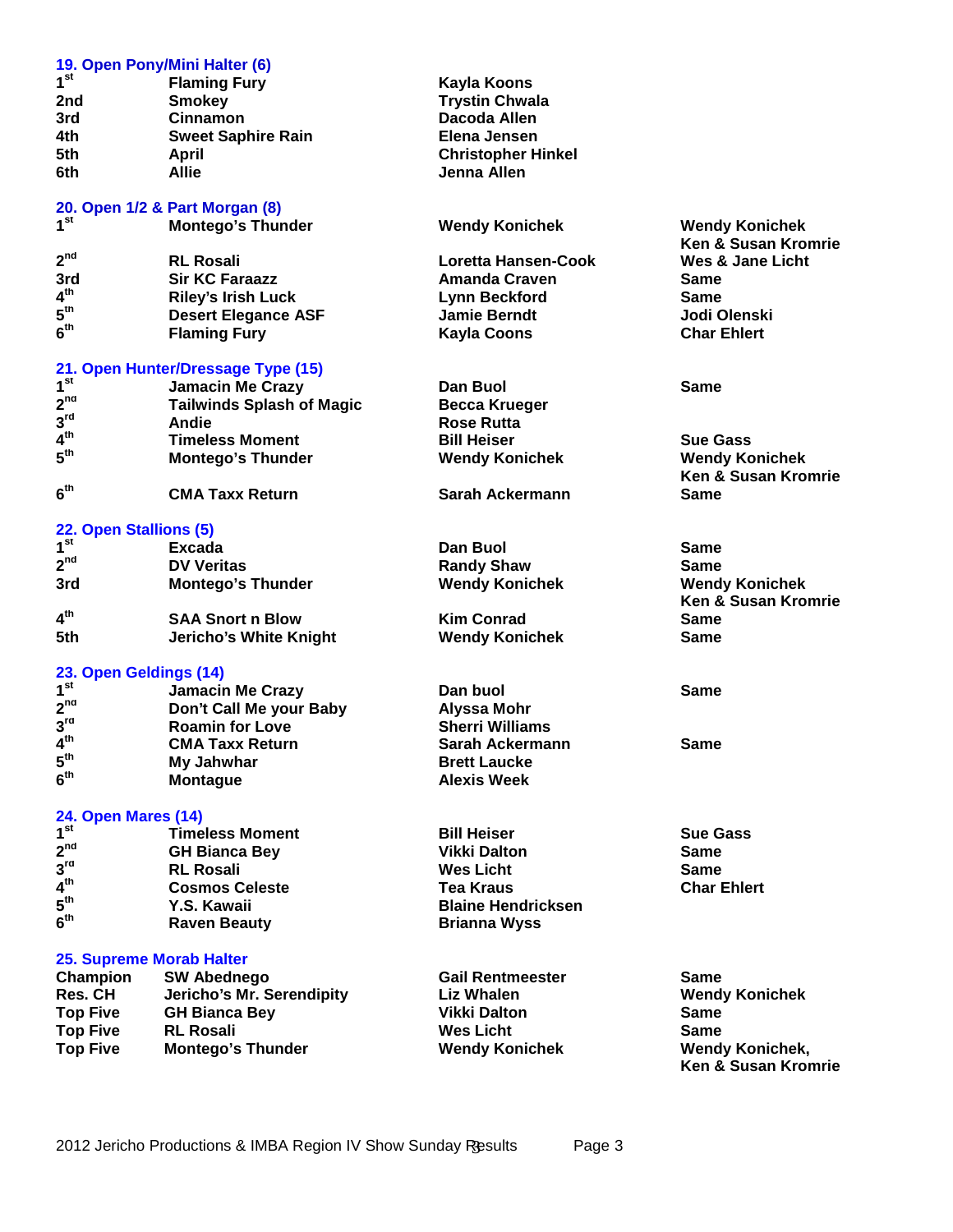| Champion<br><b>Res. CH</b><br><b>Top Five</b><br><b>Top Five</b><br><b>Top Five</b>                | 26. Supreme Halter Champion of Show<br>Excada (Arabian)<br><b>Timeless Moment (Arabian)</b><br><b>DV Veritas</b><br>Jamacin Me Crazy<br><b>RL Rosali</b>                      | Dan Buol<br><b>Bill Heiser</b><br><b>Randy Shaw</b><br>Lisa Buol<br><b>Wes Licht</b>                                                         | Same<br><b>Sue Gass</b><br><b>Same</b><br><b>Same</b><br><b>Same</b> |
|----------------------------------------------------------------------------------------------------|-------------------------------------------------------------------------------------------------------------------------------------------------------------------------------|----------------------------------------------------------------------------------------------------------------------------------------------|----------------------------------------------------------------------|
| 27. Tiny Tot Leadline (3)<br>1 <sup>st</sup><br>2 <sup>nd</sup><br>3 <sup>rd</sup>                 | Jericho's Magic Lady<br>Poco<br>Allie                                                                                                                                         | <b>Mae Nass</b><br><b>Sarah Kopling</b><br>Dacoda Allen                                                                                      | <b>Wendy Konichek</b>                                                |
| 28. Adult Leadline (4)<br>1 <sup>st</sup><br>2 <sup>nd</sup><br>3 <sup>rd</sup><br>4 <sup>th</sup> | Jericho's Mr. Chauvinist<br><b>Riley's Irish Luck</b><br>Jericho's Magnum Force<br>Y.S. Kawaii                                                                                | <b>Lynn Berndt</b><br><b>Chelsea Landstrom</b><br>Kalli Wagner<br>Amy Jensen                                                                 | <b>Wendy Konichek</b><br><b>Wendy Konichek</b>                       |
| 1 <sup>st</sup><br>2 <sup>nd</sup><br>3 <sup>rd</sup><br>4 <sup>th</sup><br>5 <sup>th</sup><br>6th | 29. Open Pleasure Driving (10)<br><b>DooDa</b><br><b>Miss Ruby</b><br><b>Julius</b><br><b>RL Raindrops on Roses</b><br>Cassie<br>Georgette                                    | <b>Chalie Pritchard</b><br><b>Debra Moll-Sauer</b><br><b>Sandra Nowicki</b><br><b>Sara Licht</b><br><b>Char Ehlert</b><br><b>Terri Delke</b> | <b>Same</b>                                                          |
| 1 <sup>st</sup><br>$2^{nd}$<br>3 <sup>rd</sup><br>4 <sup>th</sup><br>5th                           | 30. Open Pleasure Driving Morab, Morgan, Part-Morgan and Arab, Part-Arab (5)<br><b>Cosmos Raphael</b><br><b>RL Raindrops on Roses</b><br>Georgette<br>Cassie<br><b>Julius</b> | <b>Susie Weiss</b><br><b>Sara Licht</b><br><b>Terri Delke</b><br><b>Char Ehlert</b><br><b>Sandra Nowicki</b>                                 | <b>Same</b><br><b>Same</b>                                           |
| 1 <sup>st</sup><br>2 <sup>nd</sup><br>3 <sup>rd</sup><br>4 <sup>th</sup><br>5 <sup>th</sup><br>6th | 31. Open Pleasure Driving Reinsmanship (10)<br><b>DooDa</b><br><b>Miss Ruby</b><br><b>Cosmos Raphael</b><br><b>Norway</b><br><b>April</b><br><b>RL Raindrops on Roses</b>     | <b>Charlie Ppritchard</b><br><b>Debra Moll-Sauer</b><br><b>Susie Weiss</b><br><b>Peter Heck</b><br>Jennifer Hinkel<br><b>Sara Licht</b>      |                                                                      |
| 1 <sup>st</sup>                                                                                    | 32. Jr. Driver Pleasure Driving (1)<br><b>April</b>                                                                                                                           | <b>Jennifer Hinckel</b>                                                                                                                      |                                                                      |
| 1st<br>2nd<br>3rd                                                                                  | 33. Rookie Rider Walk only (3)<br>Jericho's Mr. Chauvinist<br><b>Roamin for Love</b><br><b>Sweet Saphire Rain</b>                                                             | <b>Lynn Berndt</b><br><b>Sherri Williams</b><br>Elena Jensen                                                                                 | <b>Wendy Konichek</b>                                                |
| 1 <sup>st</sup><br>2 <sup>nd</sup><br>3 <sup>rd</sup><br>4 <sup>th</sup>                           | 34. Walk/Trot Rider 13 & under (4)<br><b>Raven Beauty</b><br><b>ERA Mister Amigo</b><br><b>Spirits Heart of Gold</b><br><b>Sumaar Damsirr</b>                                 | <b>Annie Week</b><br><b>Natalie Whitehead</b><br><b>Lauren Jensen</b><br><b>Erik Alsaker</b>                                                 |                                                                      |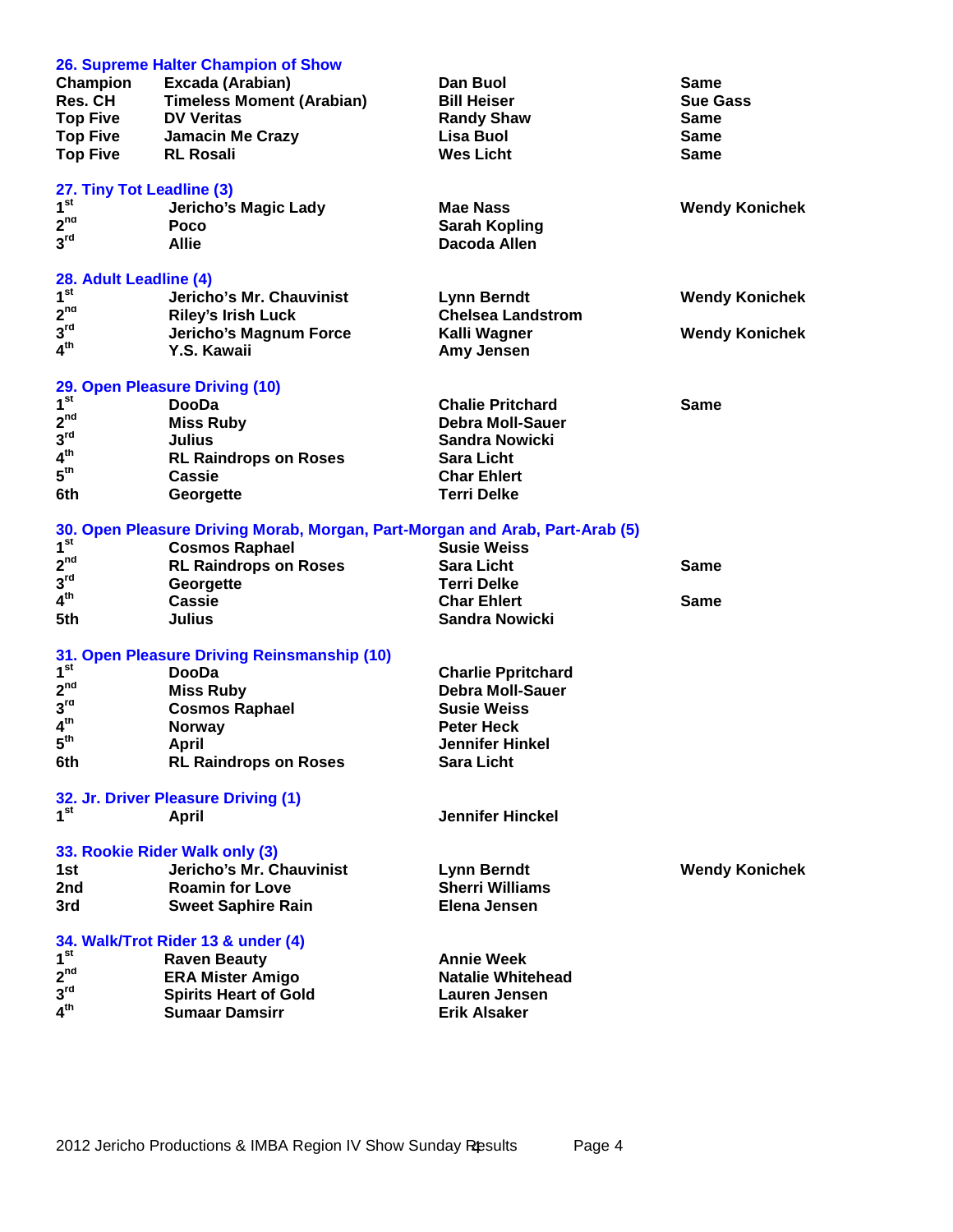|                                    | 35. Walk/Trot Novice Horse Hunt or Saddleseat (9)                            |                                              |                       |
|------------------------------------|------------------------------------------------------------------------------|----------------------------------------------|-----------------------|
| 1 <sup>st</sup>                    | Gus                                                                          | <b>Kim Falk</b>                              |                       |
| $2^{nd}$                           | <b>Tailwinds Spalsh of Magic</b>                                             | <b>Becca Krueger</b>                         |                       |
| 3 <sup>rd</sup>                    | <b>Tailwinds Fancy That</b>                                                  | <b>Allison Evers</b>                         |                       |
| $\boldsymbol{4}^{\text{th}}$       | <b>Candy Coated Charmer</b>                                                  | <b>Sydney Mitchell</b>                       |                       |
| $5^{\text{th}}$                    | <b>Riley's Irish Luck</b>                                                    | <b>Lynn Beckford</b>                         |                       |
| 6 <sup>th</sup>                    | My Jahwahr                                                                   | <b>Lisa Mortimer</b>                         |                       |
|                                    |                                                                              |                                              |                       |
|                                    | 36. Walk/Trot Novice Rider Huntseat (8)                                      |                                              |                       |
| 1 <sup>st</sup>                    | <b>CMA Taxx Return</b>                                                       | <b>Sue Ackermann</b>                         | <b>Same</b>           |
| 2 <sup>nd</sup>                    | <b>Tailwinds Splash of Magic</b>                                             | <b>Becca Krueger</b>                         |                       |
| 3 <sup>rd</sup>                    | <b>Pschomoroda</b>                                                           | <b>Tyler Bambrough</b>                       |                       |
| 4 <sup>th</sup>                    | <b>Tailwinds Fancy That</b>                                                  | <b>Allison Evers</b>                         | <b>Same</b>           |
| $5^{\text{th}}$                    | <b>Riley's Irish Luck</b>                                                    | <b>Becky Arens</b>                           |                       |
| 6 <sup>th</sup>                    | <b>Spirits Heart of Gold</b>                                                 | <b>Lauren Jensen</b>                         |                       |
|                                    |                                                                              |                                              |                       |
|                                    | 37. Walk/Trot Huntseat Open (11)                                             |                                              |                       |
| 1 <sup>st</sup>                    | <b>CMA Taxx Return</b>                                                       | Sarah Ackermann                              | Same                  |
| 2 <sup>nd</sup>                    | <b>Timeless Moment</b>                                                       | Kristen Hendricksen                          | <b>Sue Gass</b>       |
| 3 <sup>rd</sup>                    | <b>Tailwinds Splash of Magic</b>                                             | <b>Becca Krueger</b>                         |                       |
| 4 <sup>th</sup>                    | <b>Platinum Lancer</b>                                                       | <b>Rosie Cline</b>                           |                       |
| $5^{\sf th}$                       | <b>Ravven Beauty</b>                                                         | <b>Brianna Wyss</b>                          |                       |
| 6 <sup>th</sup>                    | Psychomorada                                                                 | <b>Tyler Bambrough</b>                       |                       |
|                                    |                                                                              |                                              |                       |
|                                    | 38. Walk/Trot Novice Rider Saddleseat (1)                                    |                                              |                       |
| 1 <sup>st</sup>                    | Gus                                                                          | <b>Kim Falk</b>                              |                       |
|                                    |                                                                              |                                              |                       |
|                                    | 39. Walk/Trot Saddleseat Open (2)                                            |                                              |                       |
|                                    |                                                                              |                                              |                       |
| 1 <sup>st</sup>                    | <b>Wildcat Lovin</b>                                                         | <b>Patricia Binner</b>                       |                       |
| 2nd                                | Gus                                                                          | <b>Kim Falk</b>                              |                       |
|                                    |                                                                              |                                              |                       |
|                                    | 40. Walk/Trot Horses for Heroes any seat (1) Sponsored by: Schuet Industries |                                              |                       |
| 1st                                | Jericho's Magic Lady                                                         | <b>Alli Chase</b>                            | <b>Wendy Konichek</b> |
|                                    |                                                                              |                                              |                       |
| 1 <sup>st</sup>                    | 41. Walk/Trot Novice Horse Western (7)                                       | <b>Mike Smith</b>                            |                       |
| 2 <sup>nd</sup>                    | <b>Sweet Baby Ray</b>                                                        |                                              |                       |
| 3 <sup>rd</sup>                    | <b>Candy Coated Charmer</b>                                                  | <b>Sydney Mitchell</b>                       |                       |
| 4 <sup>th</sup>                    | Y.S. Kawaii                                                                  | <b>Blaine Hendrickson</b><br><b>Kim Falk</b> |                       |
|                                    | Gus                                                                          |                                              |                       |
| $5^{\text{th}}$<br>6 <sup>th</sup> | <b>Tailwinds Fancy That</b><br><b>Sumaar Dansirr</b>                         | <b>Allison Evers</b><br><b>Erik Alsaker</b>  | <b>Same</b>           |
|                                    |                                                                              |                                              |                       |
|                                    | 42. Walk/Trot Novice Rider Western (6)                                       |                                              |                       |
| 1 <sup>st</sup>                    | <b>Sweet Baby Ray</b>                                                        | <b>Mike Smith</b>                            |                       |
| 2 <sup>nd</sup>                    | Gus                                                                          | <b>Kim Falk</b>                              |                       |
| 3 <sup>rd</sup>                    | Y.S. Kawaii                                                                  | <b>Blaine Hendrickson</b>                    |                       |
| 4th                                |                                                                              |                                              |                       |
| $5^{\text{th}}$                    | <b>Sumaar Dansirr</b>                                                        | <b>Erik Alsaker</b><br><b>Allison Evers</b>  |                       |
| 6 <sup>th</sup>                    | <b>Tailwinds Fancy That</b><br>Jericho's Mr. Chauvinist                      |                                              |                       |
|                                    |                                                                              | Kalli Wagner                                 | <b>Wendy Konichek</b> |
| 43. Walk / Trot Morab (6)          |                                                                              |                                              |                       |
| 1 <sup>st</sup>                    | <b>SW Abednego</b>                                                           | <b>Gail Rentmeester</b>                      | Same                  |
| 2 <sup>nd</sup>                    | Jericho's Mr. Chauvinist                                                     | Kalli Wagner                                 | <b>Wendy Konichek</b> |
| 3 <sup>rd</sup>                    | Jericho's Magnum Force                                                       | <b>Jamie Berndt</b>                          | <b>Wendy Konichek</b> |
| 4 <sup>th</sup>                    | <b>Riley's Irish Luck</b>                                                    | <b>Lynn Beckford</b>                         |                       |
| $5^{\text{th}}$                    | Jericho's Magic Lady                                                         | <b>Callie Tuchel</b>                         | <b>Wendy Konichek</b> |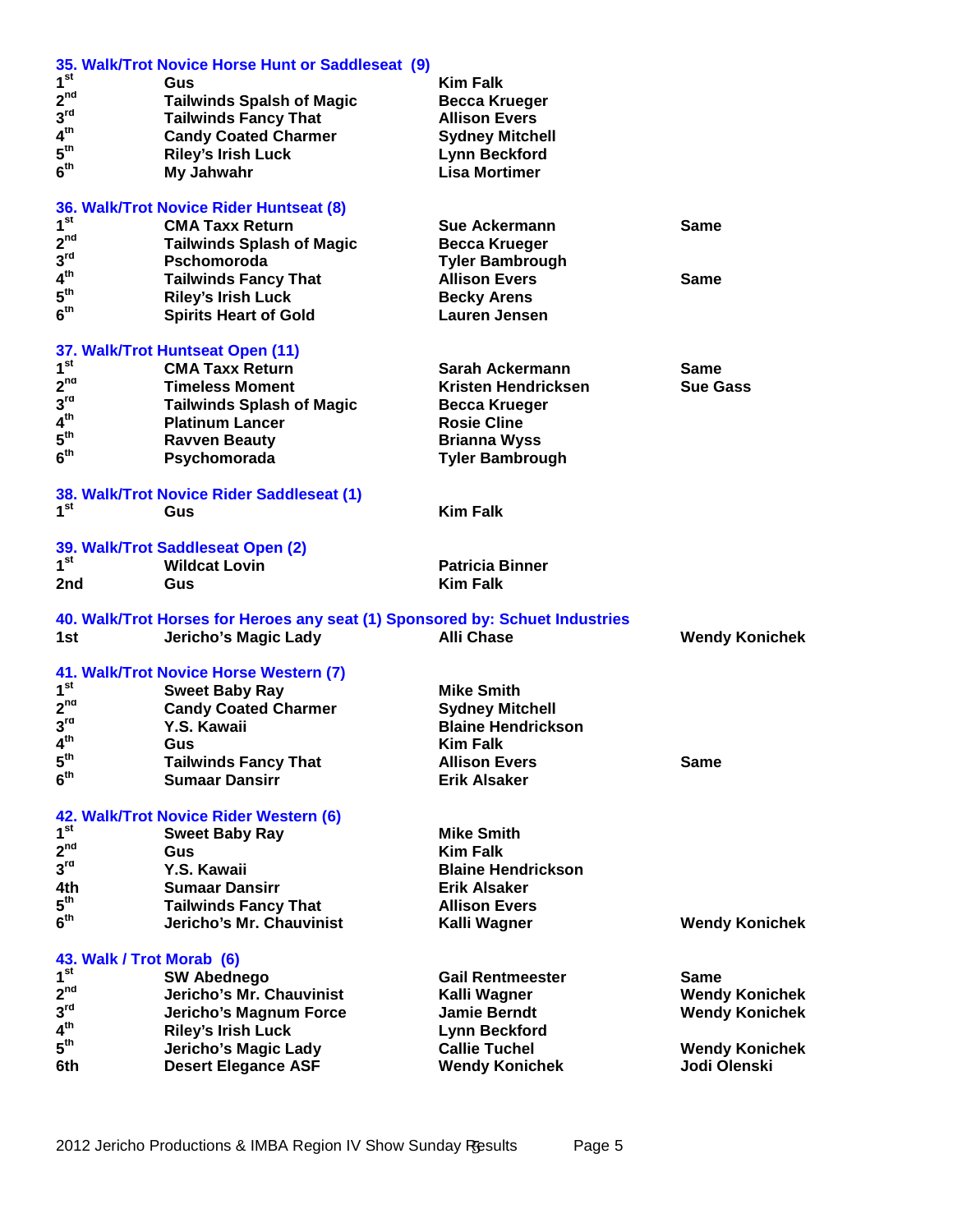|                 | 44. Walk/Trot Western Open (6)                                                |                           |                 |
|-----------------|-------------------------------------------------------------------------------|---------------------------|-----------------|
| 1 <sup>st</sup> | <b>Sweet Baby Ray</b>                                                         | <b>Mike Smith</b>         |                 |
| 2 <sup>nd</sup> | <b>Platinum Lancer</b>                                                        | <b>Cathy Cline</b>        |                 |
| 3 <sup>rd</sup> | Gus                                                                           | <b>Kim Falk</b>           |                 |
| 4th             | Y.S. Kawaii                                                                   | <b>Blaine Hendrickson</b> |                 |
| 5th             | Jericho's Magnum Foce                                                         | <b>Jamie Berndt</b>       |                 |
| 6 <sup>th</sup> | <b>Sumaar Dansirr</b>                                                         | Erik Alsaker              |                 |
|                 |                                                                               |                           |                 |
|                 | 45. Huntseat Pleasure Morab (2)                                               |                           |                 |
| 1 <sup>st</sup> | <b>SW Abendego</b>                                                            | <b>Gail Rentmeester</b>   |                 |
| 2 <sup>nd</sup> | Jericho's Mr. Chauvinist                                                      | <b>Wendy Konichek</b>     |                 |
|                 |                                                                               |                           |                 |
| 1 <sup>st</sup> | 46. Huntseat Pleasure Novice Horse or Rider (3)                               |                           |                 |
| 2 <sup>nd</sup> | Psychomorada                                                                  | <b>Tyler Bambrough</b>    |                 |
| 3 <sup>rd</sup> | <b>Ravven Beauty</b>                                                          | <b>Brianna Wyss</b>       |                 |
|                 | <b>Montague</b>                                                               | <b>Alexis Week</b>        |                 |
|                 | 47. Huntseat Pleasure Morab, Morgan, Part-Morgan, Arabian, Part-Arabian (7)   |                           |                 |
| 1 <sup>st</sup> | <b>Platinum Lancer</b>                                                        | <b>Rosie Cline</b>        |                 |
| 2 <sup>nd</sup> | Psychomorada                                                                  | <b>Tyler Bambrough</b>    |                 |
| 3 <sup>rd</sup> | <b>CMA Taxx Return</b>                                                        | <b>Sarah Ackermann</b>    |                 |
| 4 <sup>th</sup> |                                                                               | Kristin Hendricksen       |                 |
| 5 <sup>th</sup> | <b>Timeless Moment</b>                                                        |                           | <b>Sue Gass</b> |
| 6 <sup>th</sup> | <b>Montague</b>                                                               | <b>Alexis Week</b>        |                 |
|                 | <b>Elvis Jeweled</b>                                                          | <b>Danielle Marshall</b>  |                 |
|                 | 48. Huntseat/Saddleseat Pleasure Jr. rider (5)                                |                           |                 |
| 1 <sup>st</sup> | <b>Platinum Lancer</b>                                                        | <b>Rosie Cline</b>        |                 |
| 2 <sup>nd</sup> | <b>Spirits Heart of Gold</b>                                                  | <b>Lauren Jensen</b>      |                 |
| 3 <sup>rd</sup> | <b>Montague</b>                                                               | <b>Alexis Week</b>        |                 |
| 4 <sup>th</sup> | <b>Ravven Beauty</b>                                                          | <b>Brianna Wyss</b>       |                 |
| $5^{\text{th}}$ | Psychomorada                                                                  | <b>Tyler Bambrough</b>    |                 |
|                 |                                                                               |                           |                 |
|                 | 49. Huntseat Pleasure Open (5)                                                |                           |                 |
| 1 <sup>st</sup> | <b>CMA Taxx Return</b>                                                        | Sarah Ackermann           |                 |
| 2 <sup>nd</sup> | <b>Platinum Lancer</b>                                                        | <b>Rosie Cline</b>        |                 |
| 3 <sup>rd</sup> | <b>Timeless Moment</b>                                                        | Kristen Hendrickson       | <b>Sue Gass</b> |
| 4 <sup>th</sup> | <b>Ravven Beauty</b>                                                          | <b>Brianna Wyss</b>       |                 |
| 5 <sup>th</sup> | <b>Montague</b>                                                               | <b>Alexis Week</b>        |                 |
|                 |                                                                               |                           |                 |
|                 | 50. Open Sport Horse Under Saddle (4)                                         |                           |                 |
| 1 <sup>st</sup> | <b>SW Abedengo</b>                                                            | <b>Gail Rentmeester</b>   | <b>Same</b>     |
| 2 <sup>nd</sup> | <b>Ravven Beauty</b>                                                          | <b>Brianna Wyss</b>       |                 |
| 3 <sup>rd</sup> | <b>Timeless Moment</b>                                                        | Kristen Hendricksen       |                 |
| $4^{\text{th}}$ | <b>Platinum Lancer</b>                                                        | <b>Rosie Cline</b>        |                 |
|                 |                                                                               |                           |                 |
|                 | 51. Saddleseat Pleasure Morab, Morgan, Part-Morgan, Arabian, Part-Arabian (0) |                           |                 |
|                 |                                                                               |                           |                 |
|                 | 52. Saddleseat Pleasure Open (1)                                              |                           |                 |
| 1 <sup>st</sup> | <b>Wildcat Lovin</b>                                                          | <b>Patricia Binner</b>    |                 |
|                 |                                                                               |                           |                 |
|                 | 53. Western Pleasure Novice Horse or Rider (2)<br>Y.S. Kawaii                 | <b>Blaine Hendrickson</b> |                 |
| 1st             |                                                                               |                           |                 |
| 2nd             | <b>Tailwinds Fancy That</b>                                                   | <b>Allison Evers</b>      | Same            |
|                 | 54. Western Pleasure Morab, Morgan, Part-Morgan, Arabian, Part-Arabian (2)    |                           |                 |
| 1 <sup>st</sup> | <b>Platinum Lancer</b>                                                        | <b>Rosie Cline</b>        |                 |
| 2nd             | Y.S. Kawaii                                                                   | <b>Blaine Hendrikson</b>  |                 |
|                 |                                                                               |                           |                 |
|                 | 55. Western Pleasure Open (1)                                                 |                           |                 |
| 1 <sup>st</sup> | <b>Tailwinds Fancy That</b>                                                   | <b>Allison Evers</b>      | Same            |
|                 | 2012 Jericho Productions & IMBA Region IV Show Sunday Results                 | Page 6                    |                 |
|                 |                                                                               |                           |                 |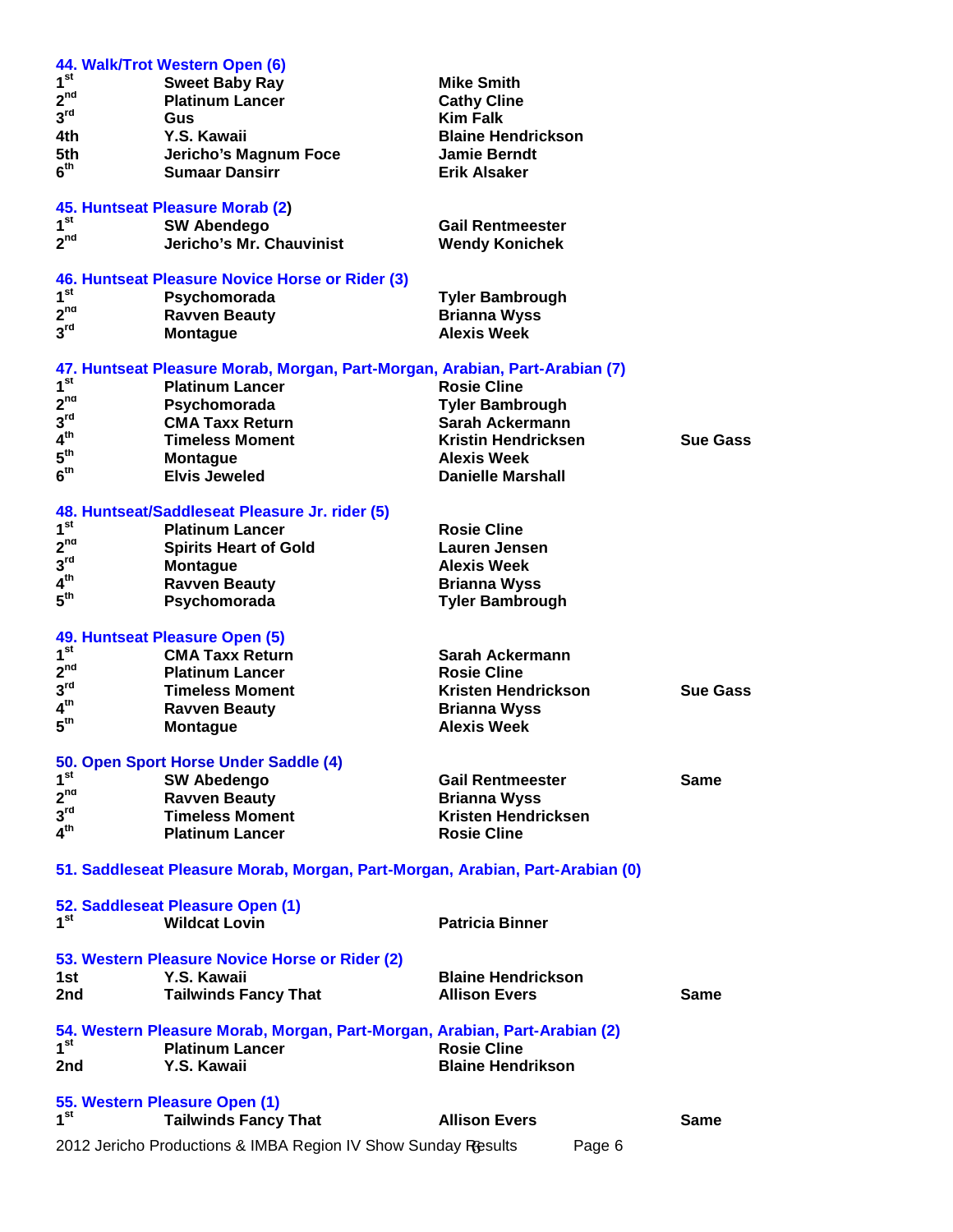## **56. Western Pleasure Morab (0)**

## **57. Western Pleasure Jr. Rider 17 & under (1) 1**<sup>st</sup> **Platinum Lancer Rosie Cline**

# **58. Bob Hope Pleasure (5)**

| Gus                      | <b>Kim Falk</b>        |
|--------------------------|------------------------|
| <b>Wildcat Lovin</b>     | <b>Patricia Binner</b> |
| <b>CMA Taxx Return</b>   | <b>Sue Ackermann</b>   |
| Koko's Luken Sexy        |                        |
| Jericho's Magic Lady     | <b>Alli Chase</b>      |
| Jericho's Mr. Chauvinist | Jodi Olenski           |
|                          |                        |

## **59. Walk/Trot Grooms Class (4)**

| 1 <sup>st</sup> | Jericho's Mr. Chauvinist | <b>Jamie Berndt</b> |  |
|-----------------|--------------------------|---------------------|--|
| 2 <sup>nd</sup> | Koko's Luken Sexy        |                     |  |
| 3 <sup>rd</sup> | Gus                      | <b>Annie Weeks</b>  |  |
| 4 <sup>th</sup> | <b>Platinumn Lancer</b>  | <b>Kira Nerat</b>   |  |
| 5 <sup>th</sup> |                          | <b>Brianna Wyss</b> |  |

# **60. Timed Cones Driving (11)**

| 1 <sup>st</sup> | <b>Chief Lookout</b>         | <b>Alissa Audley</b> |
|-----------------|------------------------------|----------------------|
| $2^{nd}$        | <b>RL Raindrops on Roses</b> | <b>Sara Licht</b>    |
| 3 <sup>rd</sup> | Georgette                    | <b>Terri Delke</b>   |
| 4 <sup>th</sup> | April                        | Jennifer Hinkel      |
| 5 <sup>th</sup> | Winnie                       | Darlene Venderboom   |
| 6th             | <b>Cosmos Raphael</b>        | <b>Susie Weiss</b>   |

# **61. Scurry Race Driving (10)**

| 1 <sup>st</sup> | April                        | Jennifer Hinkel       |
|-----------------|------------------------------|-----------------------|
| 2 <sup>nd</sup> | <b>Cosmos Raphael</b>        | <b>Susie Weiss</b>    |
| 3 <sup>rd</sup> | <b>RL Raindrops on Roses</b> | <b>Sara Licht</b>     |
| 4 <sup>th</sup> | Georgette                    | <b>Terri Delke</b>    |
| 5 <sup>th</sup> | Julius                       | <b>Sandra Nowicki</b> |
| 6th             | <b>Norway</b>                | <b>Peter Heck</b>     |

# **62. Gamblers Choice Obstacle Driving (10)**

| 1 <sup>st</sup> | April                        | <b>Jennifer Hinkel</b>  |  |
|-----------------|------------------------------|-------------------------|--|
| 2 <sup>nd</sup> | Cassie                       | <b>Char Ehlert</b>      |  |
| 3 <sup>rd</sup> | <b>RL Raindrops on Roses</b> | <b>Sara Licht</b>       |  |
| 4 <sup>th</sup> | <b>Miss Ruby</b>             | <b>Debra Moll-Sauer</b> |  |
| 5 <sup>th</sup> | Winnie                       | Darlene Vanderboom      |  |
| 6th             | <b>Norway</b>                | <b>Peter Heck</b>       |  |

# **63. Ground Driving Obstacles (8)**

| 1 <sup>st</sup> | <b>RL Raindrops on Roses</b> | <b>Sara Licht</b>      |                    |
|-----------------|------------------------------|------------------------|--------------------|
| 2 <sup>nd</sup> | April                        | <b>Jennifer Hinkel</b> |                    |
| 3 <sup>rd</sup> | <b>Desert Elegance ASF</b>   | <b>Wendy Konichek</b>  | Jodi Olenski       |
| 4 <sup>th</sup> | <b>Desert Elegance</b>       | Jodi Olenski           | <b>Same</b>        |
| 5 <sup>th</sup> | <b>Cassie</b>                | <b>Char Ehlert</b>     |                    |
| 6th             | <b>Flaming Fury</b>          | <b>Kayla Coons</b>     | <b>Char Ehlert</b> |
|                 |                              |                        |                    |

## **th Jericho's Magic Lady Alli Chase Wendy Konichek 6th Jericho's Mr. Chauvinist Jodi Olenski Wendy Konichek**

2012 Jericho Productions & IMBA Region IV Show Sunday Results Page 7